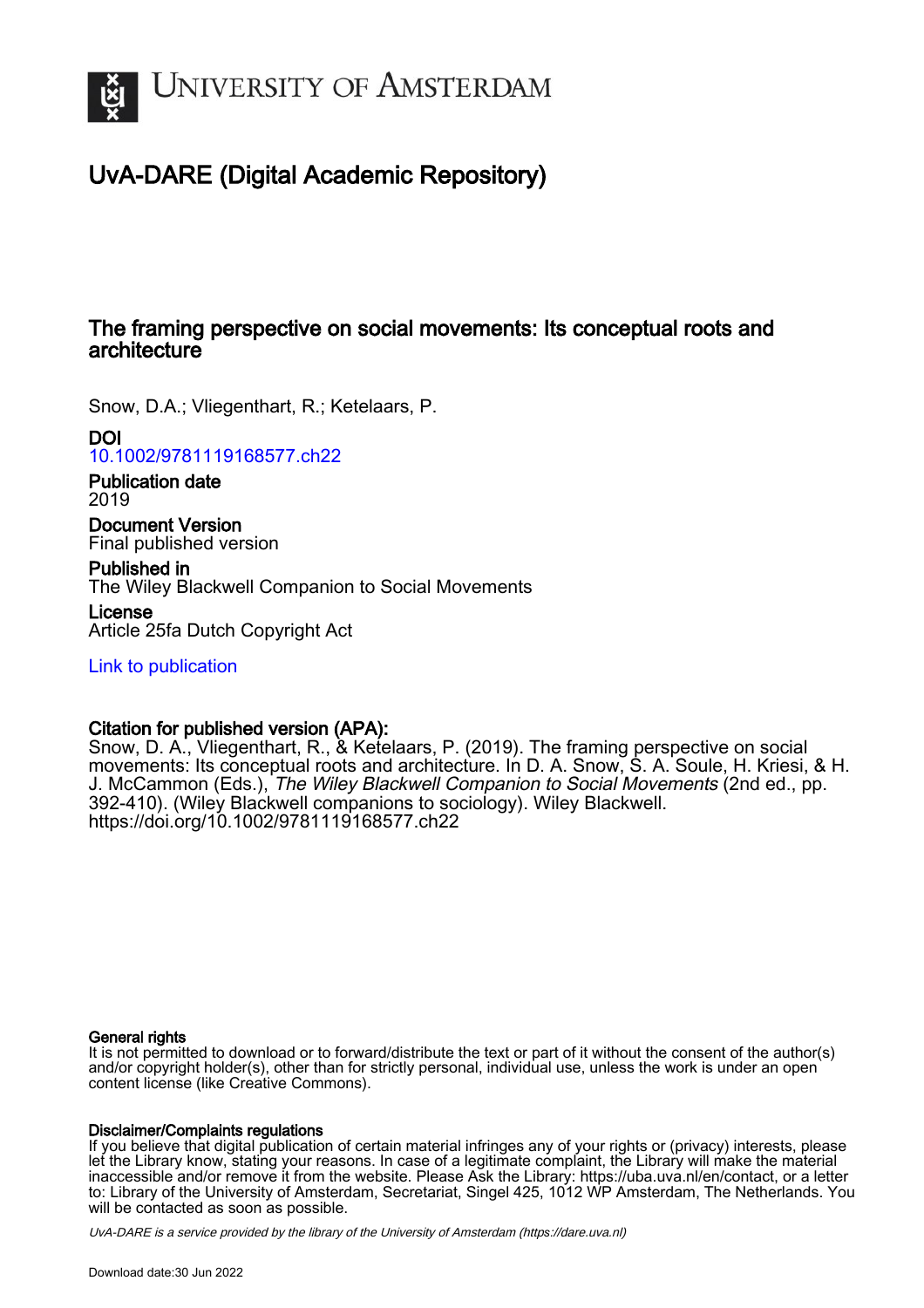# **22**

# **The Framing Perspective on Social Movements: Its Conceptual Roots and Architecture**

DAVID A. SNOW, RENS VLIEGENTHART, and Pauline Ketelaars

#### **Introduction**

A two‐pronged tenet of social constructionism, and particularly the symbolic interactionist variant, is that human behavior, whether individual or collective, is partly contingent on what the object of orientation means, and that the meanings that objects or events have for us are not intrinsic to them but are formed through interpretive processes that arise in the course of interaction between humans. This does not mean that knowing or establishing the meaning of an object or situation is a continuously problematic issue for social actors, and that we therefore are continuously engaged in the interpretive work of constructing and negotiating meaning de novo. To presume otherwise is to underestimate the extent to which meaning is often scripted and thus embedded in and reflective of existing cultural and organizational arrangements and contexts. Yet social life can be laden with ambiguities that beg for interpretive clarification and may thus give rise to interpretive debates, especially when daily routines or taken‐for‐granted practices are disrupted. In addition, there are moments in social life in which the relevance of existing structures of meaning seem especially fragile, contestable, and open to challenge and transformation. And it is at such moments, or in such situations, that social movements seem especially likely to flourish as agents of interpretation, a view that was concretized in Lofland's (1996: 3) conceptualization of the study of social movements and movement organizations as "a special case of the study of contention among deeply conflicting realities." Thus, it is arguable that social movements, and collective action more generally on the one hand, and the interpretive work of meaning construction on the other hand are closely linked, almost as if there is an elective affinity between them.

*The Wiley Blackwell Companion to Social Movements*, Second Edition. Edited by David A. Snow, Sarah A. Soule, Hanspeter Kriesi, and Holly J. McCammon.

© 2019 John Wiley & Sons Ltd. Published 2019 by John Wiley & Sons Ltd.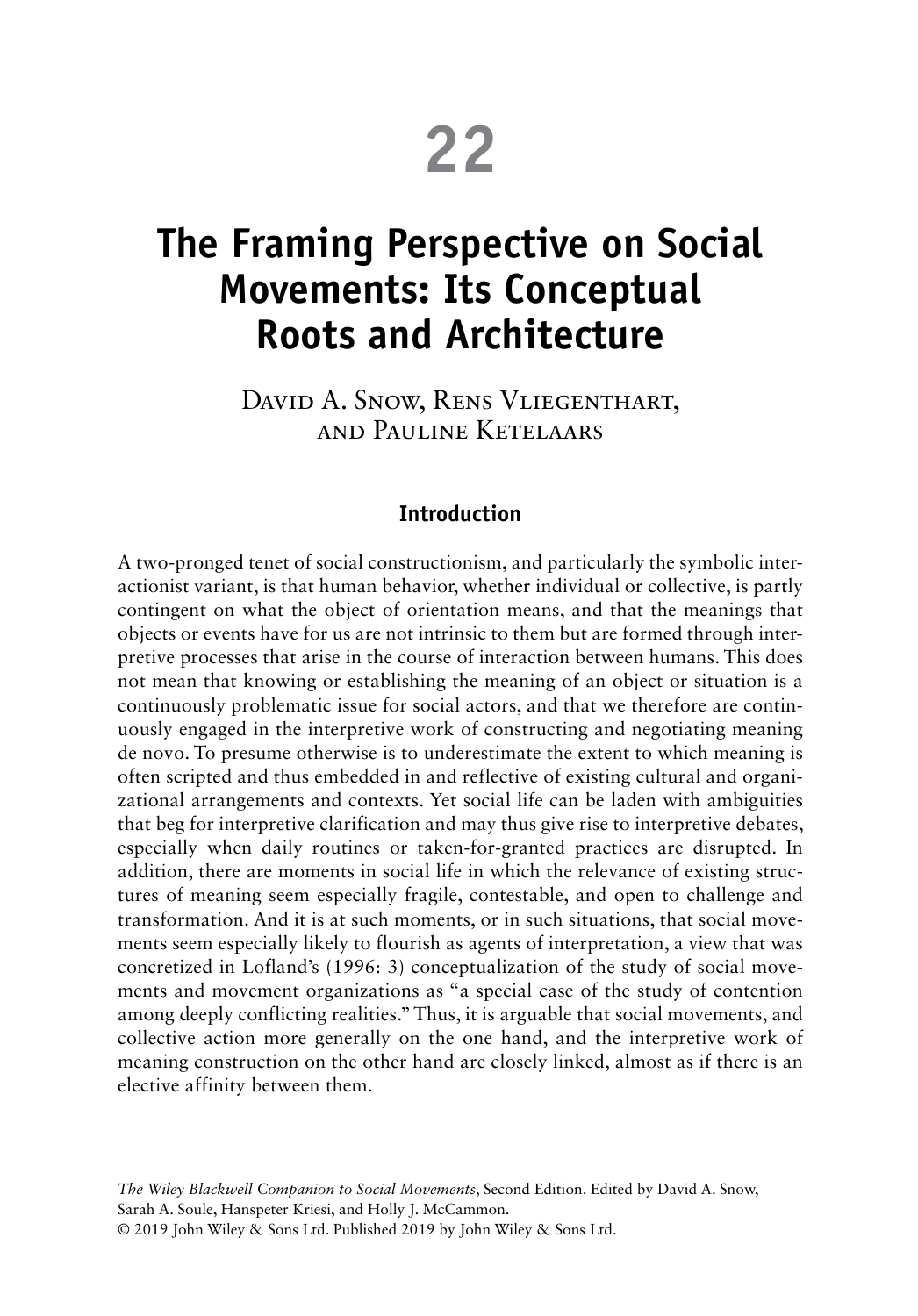During the past quarter of a century, interest in interpretive meaning construction has gained considerable traction within the social sciences and humanities. In this chapter, we focus on the verbal discursive expression of meaning as manifested primarily in framing processes within the context of social movements. There are, of course, other discursive modalities that are just as important as frames as conveyors of meanings in relation to social movements. Narratives, which are storied accounts of happenings that connect the past to the present and to an anticipated future (Polletta et al. 2011), comprise one such alternative discursive modality. However, we give short shrift to narratives because they have received recent elaboration by scholars more familiar with the construction and character of narratives than we are (e.g. Polletta and Gardner 2015) and because of limitations on textual space.

#### **Conceptualizing Framing**

The concept of framing in relation to social and object interaction is borrowed from Erving Goffman's *Frame Analysis* (1974), which is beholden in part to the earlier work of Gregory Bateson (1972) and is rooted in the symbolic interactionist and constructionist principle that meanings, as noted above, arise through interpretive processes mediated by culture. For Bateson and Goffman, as well as for other scholars who use the concept analytically, frames provide answers to such questions as: What is going on here? What is being said? What does this mean? And how should I (or we) act or respond?

Frames contribute to this interpretive work by performing a number of core functions. As explained elsewhere (Snow 2004), they function like picture frames, *focusing attention* by bracketing what in our sensual field is "in-frame" and what is "out‐of‐frame." They also function as *articulation mechanisms* in the sense of tying together the various punctuated elements of the scene so that one coherent set of meanings rather than another is conveyed. And finally, frames often perform a *transformative function* by reconstituting the way in which some objects of attention are seen or understood as relating to each other or to the actor. Given the focusing, articulation, and transformative functions of frames, it is arguable that how we see, what we make of, and how we act toward the various objects of orientation that populate our daily lives depend, in no small part, on how they are framed.

#### **Development of a framing perspective on social movements**

Applied to social movements, the idea of framing problematizes the meanings associated with relevant events, activities, places, and actors, suggesting that those meanings are typically contestable and negotiable and thus open to debate and differential interpretation. From this vantage point, mobilizing grievances are seen neither as naturally occurring sentiments nor as arising automatically from specifiable material conditions, but as the result of interactively‐based interpretation or signifying work. Framing conceptualizes this signifying work, which is one of the activities that social movement leaders and participants, as well as their adversaries and the media, do on a regular basis.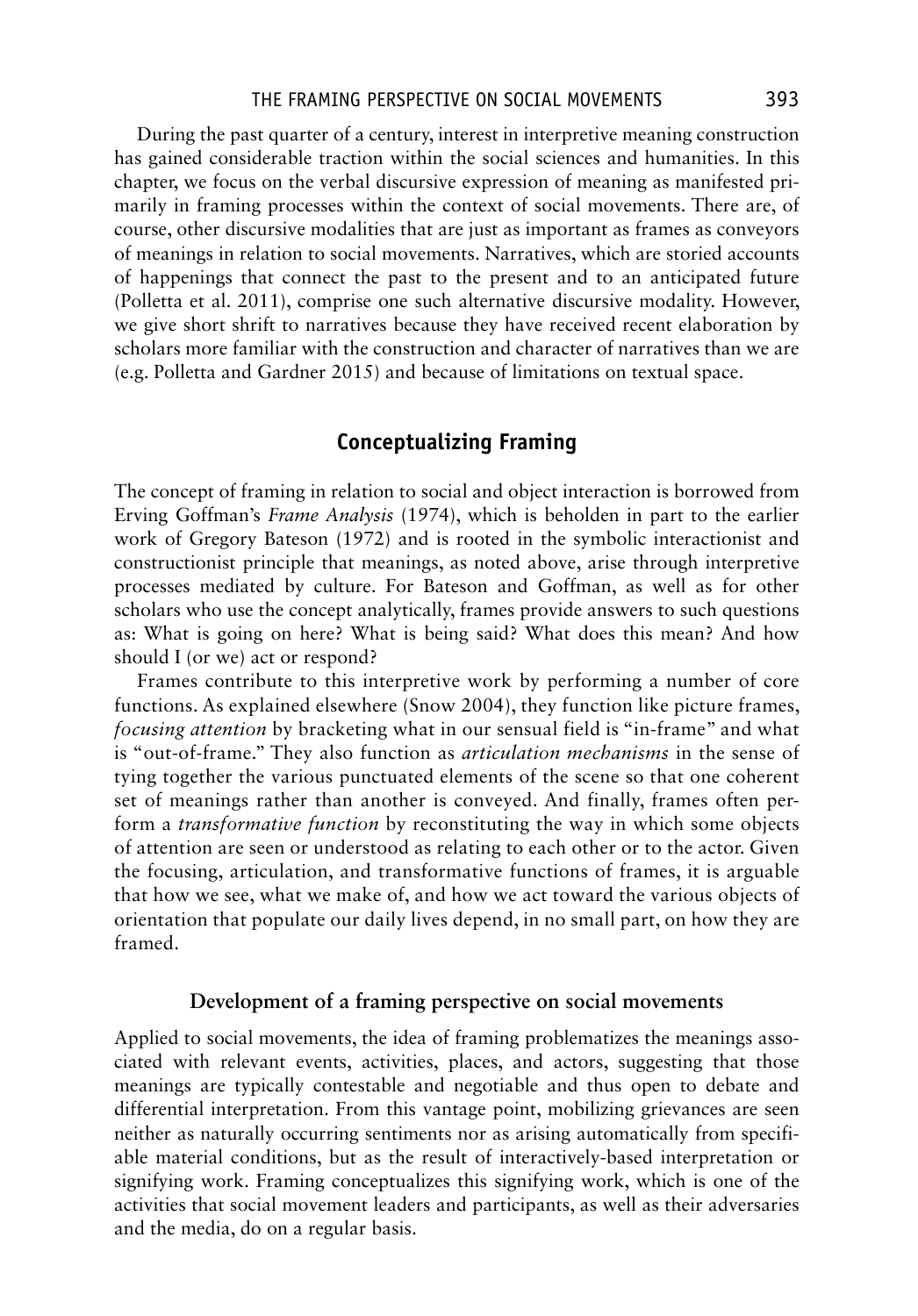Although the link between framing and social movements was foreshadowed in a number of works accenting the importance of symbolic transformations in what is seen as just and unjust (Moore 1978; Piven and Cloward 1979; Turner 1969), framing was not used conceptually in a substantial fashion until Gitlin's (1980) examination of the media's framing of the new left (see Chapter 7 by Rohlinger and Corrigall‐Brown, in this volume, for discussion of media and movements). A few years later Gamson, Fireman, and Rytina (1982) used the framing concept analytically in their experimental study of the conditions under which authority is defined as unjust and challenged. In their conceptualization, frames consist of "interpretative packages" in which an "organizing idea," or a frame, is central. However, it was not until Snow, Rochford, Worden, and Benford's (1986) elaboration of "frame alignment processes" and a number of subsequent conceptual extensions (Snow and Benford 1988, 1992) that framing began to secure a foothold as a useful theorized concept for empirically examining the interpretative process through which extant meanings are debated and challenged and new ones are articulated within the context of social movements. Since these initial works, there has been an almost meteoric rise in research on framing and social movements, with most of the work congealing into what is now called the framing perspective on social movements (for overviews, see Benford and Snow 2000; Snow 2004; Snow et al. 2014).

The analytic appeal and utility of this perspective are based largely on the conjunction of three factors. The first is the neglect of the relationship between meaning and mobilization, and the role of interpretative processes in mediating that relationship, by the dominant perspectives on social movements that emerged in the 1970s, namely, the resource mobilization and political process/opportunity perspectives. The second is the rediscovery of culture in conjunction with the so-called discursive turn that occurred during the 1980s and remains prominent today. The third contributing factor is the development of a framing conceptual architecture or scaffolding which has facilitated more systematic theorization and empirical assessment of framing processes and effects, as illustrated by the now common practice of examining framing processes and the resultant frames in terms of variable analyses. Although dimensions of that conceptual architecture were previously outlined (Snow 2013), it has not been fully elaborated in a single essay. We do so in the remainder of the chapter, illustrating and elaborating its analytic utility via reference to a host of relevant works.

#### **Conceptual Architecture**

Among the interconnected concepts and processes that have surfaced as the framing literature has expanded, there are at least nine that can be thought of as cornerstone concepts and processes. They build on each other and they provide a conceptual architecture that has stimulated much of the research exploring the relevance of framing to mobilization, both empirically and theoretically. These key concepts or processes include: (1) collective action frames; (2) master frames; (3) core framing tasks; (4) discursive mechanisms/processes; (5) discursive opportunity structures and fields; (6) frame crystallization; (7) frame alignment processes; (8) frame resonance; and (9) framing hazards.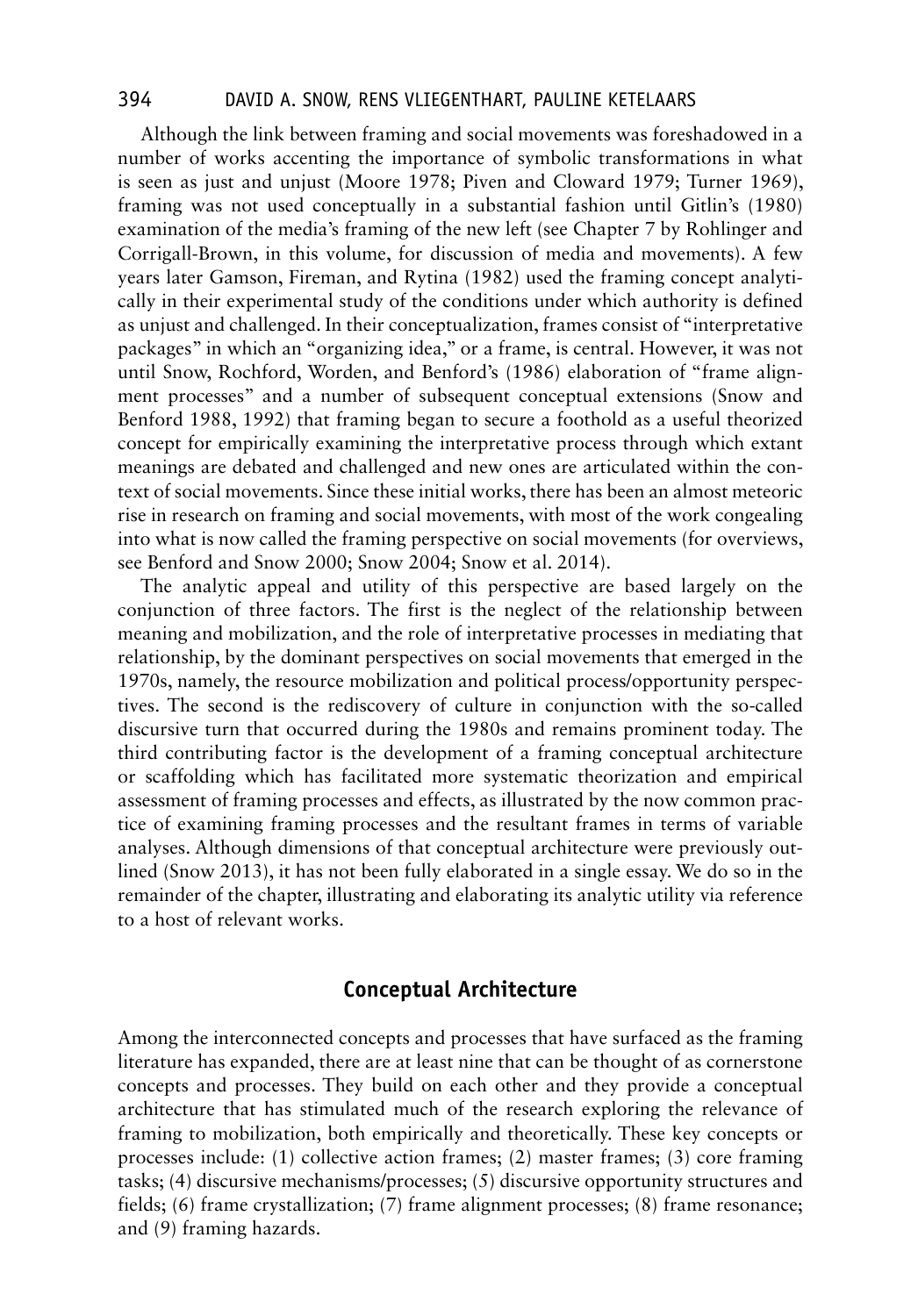#### **Collective action frames**

Collective action frames are the resultant products of framing activity within the social movement arena. They are relatively coherent sets of action-oriented beliefs and meanings that legitimize and inspire social movement campaigns and activities. Like everyday interpretive frames, collective action frames focus attention, articulate, and elaborate the elements within the frame, and often transform the meanings associated with the objects of attention. But collective action frames differ from everyday interactional frames in terms of their primary mobilization functions: to mobilize or activate movement adherents so that they move, metaphorically, from the balcony to the barricades (action mobilization); to convert bystanders into adherents, thus broadening the movement's base (consensus mobilization); and to neutralize or demobilize adversaries (counter‐mobilization). Much of the initial research on framing and social movements focused on the identification and naming of collective action frames and specification of their functions with respect to the movements in question, exhibiting what Benford called a "descriptive bias" (1997: 414–415). While the identification of collective action frames contributes to a fuller descriptive understanding of a movement, that focus alone deflects attention from broader questions about movement framings' dynamics and processes, including the ways in which frames can function as both dependent and independent variables (see Snow 2004: 391–393; Snow et al. 2014: 33–35) and the factors that account for frame variation, topics which are among the more recent foci of research on collective action frames.

#### **Master frames**

Although most collective action frames are context- and movement-specific, those that emerge early in a cycle of protest (Tarrow 1994) sometimes come to function like master algorithms in the sense that they color and constrain the orientations and activities of other movements within the cycle, such that subsequent collective action frames within the cycle are derivative or reflective (Benford and Snow 2000; Snow and Benford 1992). When the ideational and interpretive scope and influence of a collective action frame expand in this way, such that it is sufficiently elastic, flexible, and inclusive that other movements might employ it in their own campaigns, it can be thought of as a master frame. Examples of master frames in recent history include the civil rights frame, with its emphasis on equal rights and opportunities, in relation to the resurgence of the women's movement and the flowering of movements accenting the rights of the aged, the disabled, indigenous populations, and ethnic groups; the nuclear freeze frame in relation to the peace movement of the 1980s; and the environmental justice frame in relation to various environmental movements.

Caution needs to be exercised, however, in assuming that a master frame previously resonant with some groups will be resonant with all groups who may be targeted with respect to the same issue. For example, as Bloemraad, Silva, and Voss (2016: 1665–1666) found in their innovative experimental survey study of the effectiveness of different frames in influencing Californians' views about immigrant legislation and access to public benefits, the human rights frame, which proved successful for comparable issues previously, was only marginally effective.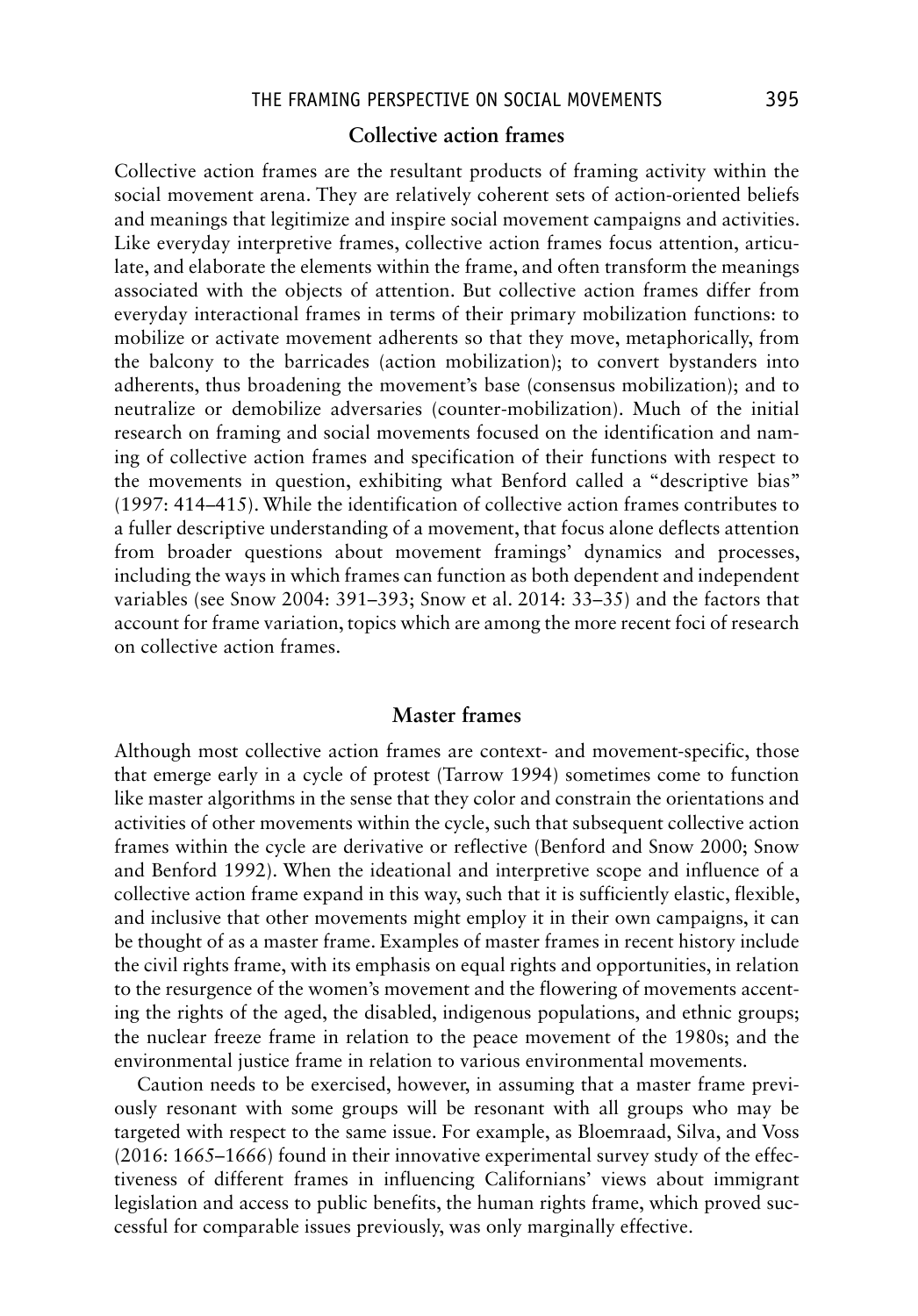#### **Core framing tasks**

The relative success of collective action frames in performing their mobilization functions is partly contingent on the extent to which they attend to the three core framing tasks or challenges of "diagnostic framing," "prognostic framing," and "motivational framing" (Snow and Benford 1988).

Diagnostic framing entails two aspects: a diagnosis of some event or aspect of social life or system of government as problematic and in need of repair or change; and the attribution of blame or responsibility for the problematized state of affairs. Diagnostic framing provides answers to the questions of "What is or went wrong?" and "Who or what is to blame?" Much research examining the substance of collective action frames suggests that diagnostic framing typically defines or redefines an event or situation as an "injustice" (Benford and Snow 2000: 615; Gamson 1992). Although the word "injustice" may not be directly invoked, it is typically implied, as clearly evident – as are the problematization and attribution components of diagnostic frames – in what is arguably one of the more robust and consequential diagnostic frames articulated over the past half century:

For over seven years the United States has been occupying the lands of Islam in the holiest of places, the Arabian Peninsula, plundering its riches, dictating to its rulers, humiliating its people, terrorizing its neighbors, and turning its bases in the Peninsula into a spearhead through which to fight the neighboring Muslim peoples … Despite the great devastation inflicted on the Iraqi people by the crusader‐Zionist alliance … the Americans are once again trying to repeat the horrific massacres ….

(Osama bin Laden 1998)

Prognostic framing involves the articulation of a proposed solution to the problem, including a plan of attack and the frame‐consistent tactics for carrying it out, and often a refutation of the opponent's current or proposed solutions. The extent to which correspondence between a movement's diagnostic and prognostic framing exists might differ across contexts, but sometimes the flow of events in the world yields compelling confirmatory evidence of such correspondence. Graphically illustrative is bin Laden's prognostic framing of what should be done in response to his diagnosis of the problems plaguing the Arabian Peninsula and its neighboring Muslims, chillingly articulated roughly a year prior to the September 11, 2001, terrorist attack on NYC's World Trade Center:

We – with God's help – call on every Muslim … to kill the Americans and plunder their money wherever and whenever they find it. We also call on Muslim ulema, leaders, youths, and soldiers to launch the raid on Satan's U.S. troops and the devil's supporters allying with them ….

(ibid.)

The final core framing task, motivational framing, involves elaboration of a call to arms or rationale for action that goes beyond the diagnosis and prognosis. In doing such, it can be understood as the "agency" component of collective action frames (Gamson 1992). Motivational framing entails the construction of "vocabularies of motive" that provide prods to action by, among other things, overcoming both the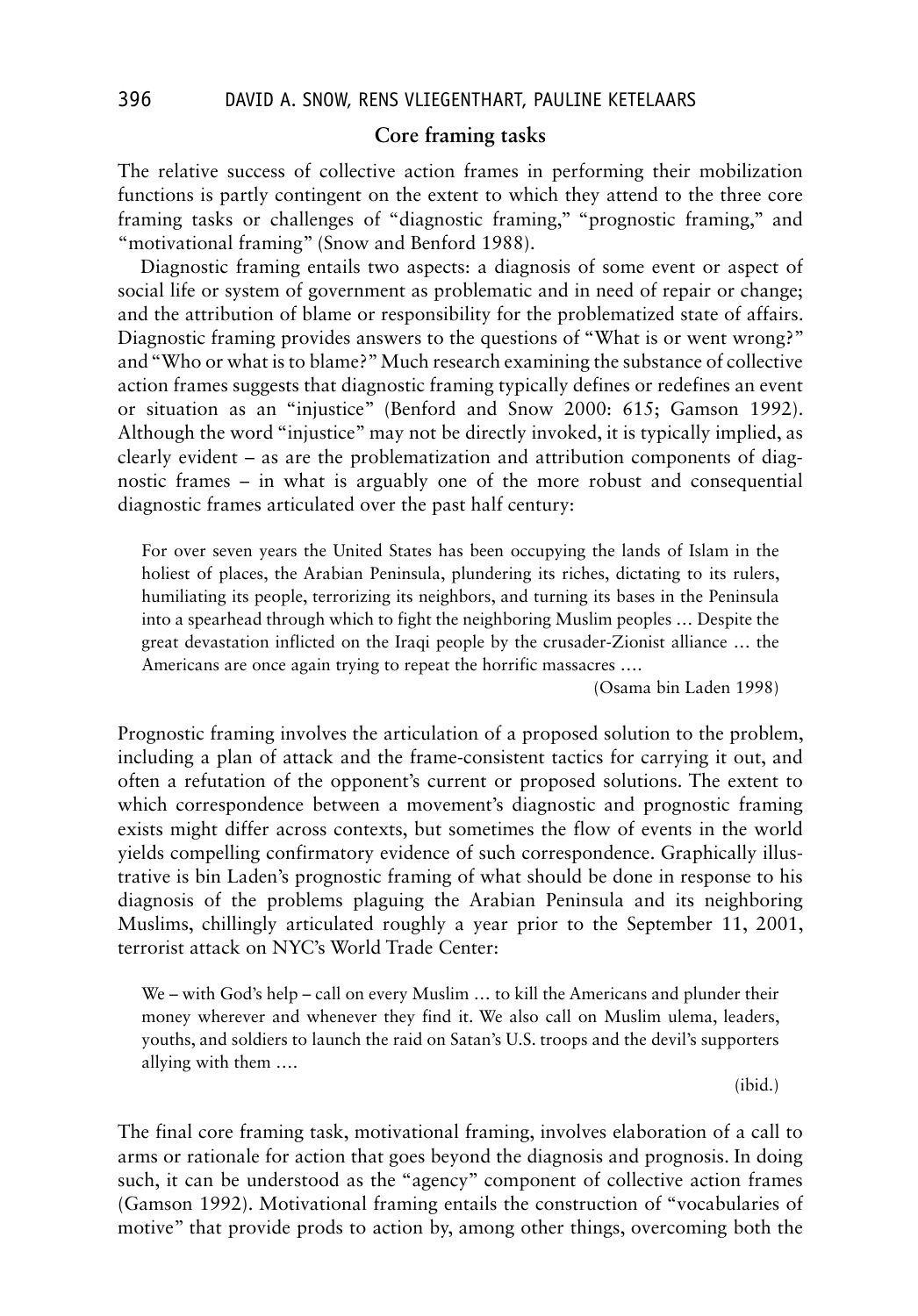fear of risks often associated with collective action and the so-called "free-rider" problem (i.e. why contribute to the attainment of some large goal when that goal constitutes a "public good" in the sense of being an indivisible and nonexcludable benefit?). Motivational framing attends to these impediments to action by accenting the severity of the problem, the urgency of taking action now rather than later, the probable efficacy of joining others in the cause, the moral priority of doing so, and the enhancement or elevation of one's status (Benford 1993a), as when suicide bombers – whether piloting aircraft, driving vehicles loaded with explosives, or wearing explosive vests – are promised various divine favors for their "righteous" deeds (Snow and Byrd 2007). As a Hamas member noted in relation to the recruitment and training of such "martyrs":

We focus attention on Paradise, on being in the presence of Allah, on meeting the Prophet Muhammad, on interceding for his loved ones so that they, too can be saved from the agonies of Hell … and on fighting the Israeli occupation and removing it from the Islamic trust that is Palestine.

(Hassan 2001: 40)

Although the link between framing and emotions has not received the attention it warrants (see Goodwin, Jasper, and Polletta 2004, on this neglect), the appeal to or use of emotion appears to be a central feature of motivational framing. Graphically illustrative is Marx and Engel's famous rallying cry – "Workers of the world, unite! You have nothing to lose but your chains!" – which has embedded within it the appeals to severity, urgency, efficacy, moral propriety and status enhancement. Although few motivational framings are so famously "hot," there is increasing empirical illustration of the link between motivational framing and emotion, both as an independent (see Schrock, Holden and Reid 2004) and dependent variable (see Cadena‐Roa 2002).

As suggested earlier, all three core framing tasks are essential for participant mobilization. Much like Klandermans (1984) found that consensus mobilization (shared grievances and goals) does not guarantee action mobilization (actual participation), it follows that potent diagnostic framing guarantees neither effective prognostic nor motivational framings. As Sedgwick (2010) found in his research on al‐Qaeda's framing activities, many Muslims may share al‐Qaeda's diagnosis (see above bin Laden's diagnostic frame), but relatively few are moved by the group's prognostic and motivational framings.

#### **Discursive processes, framing mechanisms**

Snow and several colleagues have suggested two discursive mechanisms through which the generation and modification of collective action frames occur: frame articulation and elaboration (Snow 2004; Snow, Tan, and Owens 2013). Frame articulation involves the connection, or splicing together, and coordination of issues, events, experiences, and cultural items, including strands of one or more ideologies, so that they hang together in a relatively integrated and meaningful fashion. It constitutes a kind of collective packaging device that assembles and collates slices of appropriated, observed, experienced, and/or recorded "reality" so that a particular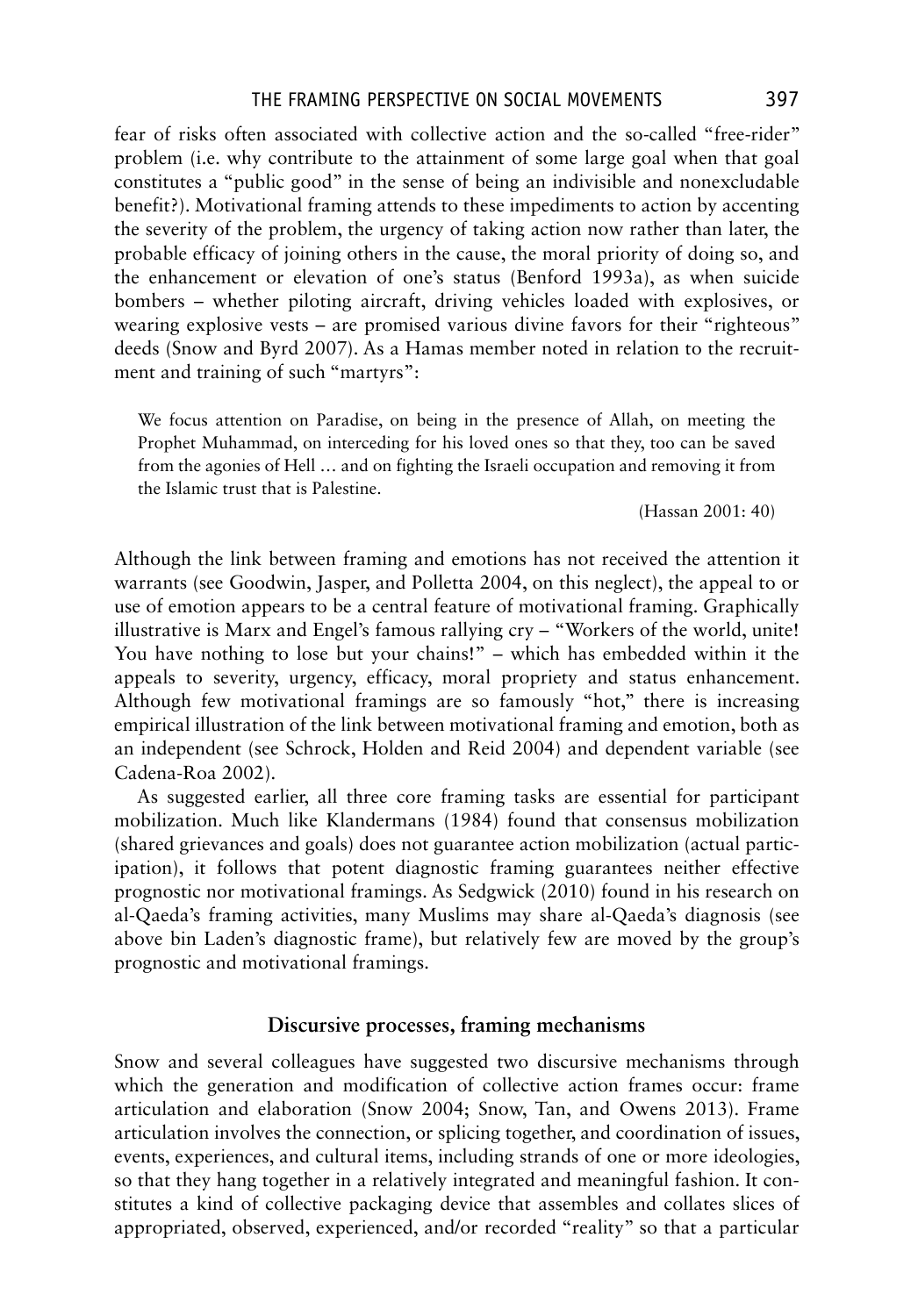event, trend, or issue is framed one way instead of another. The topics that constitute slices of reality can assume various and sundry forms. They may include actual events or happenings – such as disasters, legislative decisions, or auto accidents – and contrived or "pseudo‐events" (Boorstin 1961) or what today may be called "fake news" (Tavernise 2016). Topics may also include religious, political, or procedural principles and/or discursive matters or issues – that is, topics or issues brought up for discussion among two or more people or groups. Articulation links topics together in a meaningful fashion.

In contrast, frame elaboration involves accenting and highlighting some events, issues, and beliefs or ideas more than others, such that they become more salient in an array or hierarchy of movement-relevant topics or issues. Elaboration is illustrated by the practice of emphasizing and focusing on some topics or issues, rather than others, so that in time some topics rarely get mentioned. One way to get an empirical handle on elaboration is to operationalize it in terms of the amount of discursive space (the total volume of spoken or written discourse in an interactional encounter or some written forum bounded in time and space, like the total amount of column space in a newspaper) consumed or devoted to a topic, issue or frame (Snow, Tan, and Owens 2013).

Examples of both the articulation and elaboration processes are clearly exhibited in the framings of historically prominent movement leaders, such as Gandhi and Martin Luther King, as well as in the rhetoric of contemporary populist figures such as Erdogan of Turkey, Le Pen in France, and Trump in the US. Further illustration of the interplay of the articulation and elaboration mechanisms are provided in Zuo and Benford's (1995) analysis of the mobilization processes in relation to the Beijing Spring student democracy movement, and Snow, Tan and Owens' (2013) examination of the online, discursive chatter and exchanges of adherents of white racialist movements.

#### **Discursive fields and opportunity structures**

Framing processes occur during the course of conversations, meetings, and written communications among movement leaders and members within broader enveloping cultural and structural contexts called discursive fields (Snow 2008; Spillman 1995; Steinberg 1999) and discursive opportunity structures, both of which have been found to facilitate and constrain framing efforts (Ferree 2003; Ferree et al. 2002; Koopmans and Statham 1999; McCammon et al. 2007). Discursive fields evolve during the course of debate about contested issues and events, and encompass cultural materials (e.g. beliefs, values, ideologies, myths) of potential relevance and various sets of actors (e.g. targeted authorities, social control agents, counter‐ movements, media), whose interests are aligned, albeit differently, with the contested issues or events, and who thus have a stake in what is done or not done about those events and issues.

Existing in relation to and hypothetically within discursive fields is the kindred concept of discursive opportunity structures (DOS), which encompass various salient ideas and values that have currency within the ambient political culture and thus make it more or less receptive to some collective action framings over others. In their comparative study of abortion discourse in Germany and the US, for example,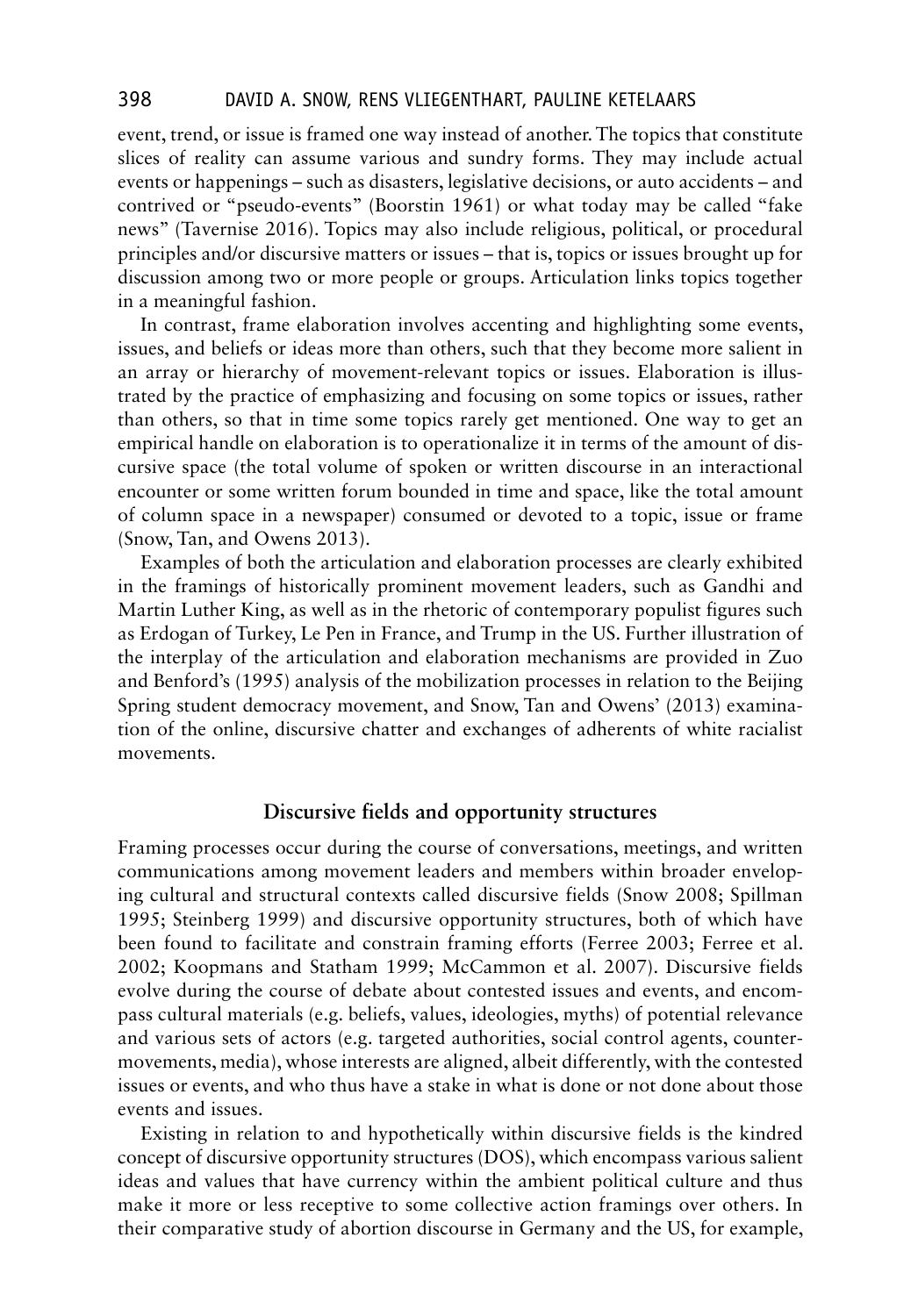Ferree et al. (2002) found that differences in the abortion frames in the two countries can be explained in part by differences in the beliefs and values associated with their respective discursive opportunity structures. Moreover, they found an institutional component to the DOS that also had to be navigated – namely, the media, which function as gatekeepers by shaping discourse within the discursive field (see also Koopmans and Olzak 2004). More recently, research has identified an array of factors that may affect discursive opportunity structures and thus framing processes. Some of these intervening factors include the existence of multiple public discourses (McCammon et al. 2007) and the salience of emotion or various emotional themes (Bröer and Duyvendak 2009).

Whether one focuses on discursive fields or discursive opportunity structures, both direct attention to the cultural contexts in which movements are embedded and the extent to which a movement's messages, mobilizing frames, and/or narratives are linked to and constrained by dominant cultural schemas or themes, particularly those of contemporary currency.

The previously discussed discursive mechanisms of frame articulation and elaboration draw selectively upon these cultural materials and are conducted in relation to the various sets of actors that constitute the discursive field. This suggests that the development of collective action frames is facilitated and/or constrained by the cultural and structural elements of the discursive field and discursive opportunity structure in which the evolving frame is embedded. This further suggests that collective action frames "constitute innovative articulations and elaborations of existing ideologies or sets of beliefs and ideas, and thus function as extensions of or antidotes to them" (Snow 2004: 401). From this vantage point, social movements are viewed not as carriers of pre‐configured, tightly‐coupled beliefs and meanings, traditionally conceptualized as ideologies, but as signifying agents actively engaged in the production and maintenance of meanings that are intended to mobilize adherents and constituents, garner bystander support, and demobilize antagonists within their fields of operation. Thus, framing is a dynamic process that can differ across time, context, and targeted audience, which is evidenced even further when we consider frame crystallization.

#### **Frame crystallization**

For many publicly experienced or media‐accessible events that are not taken for granted or readily explicable in terms of some consensually shared cultural script or narrative, we are likely to find the occurrence of alternative, competing diagnostic, prognostic and/or motivational framings (van der Meer et al. 2014), and this is especially so given that most framings are embedded in a discursive field. Examples of competing and contested framings of events, issues, or persons abound almost daily in the media, especially today with the varied and sharpened political alignments of the numerous media outlets (Berry and Sobieraj 2014) and the proliferation of "fake news" (Tavernise 2016). But as the object of the contested framings becomes less novel or newsworthy and/or there is an increase in the weight of "evidence" marshalled in support of one contested frame over another, there is likely to be a convergence of sentiment around some framings over others. Based on their study of the framing of the 2005 French riots, Snow, Vliegenthart, and Corrigall‐Brown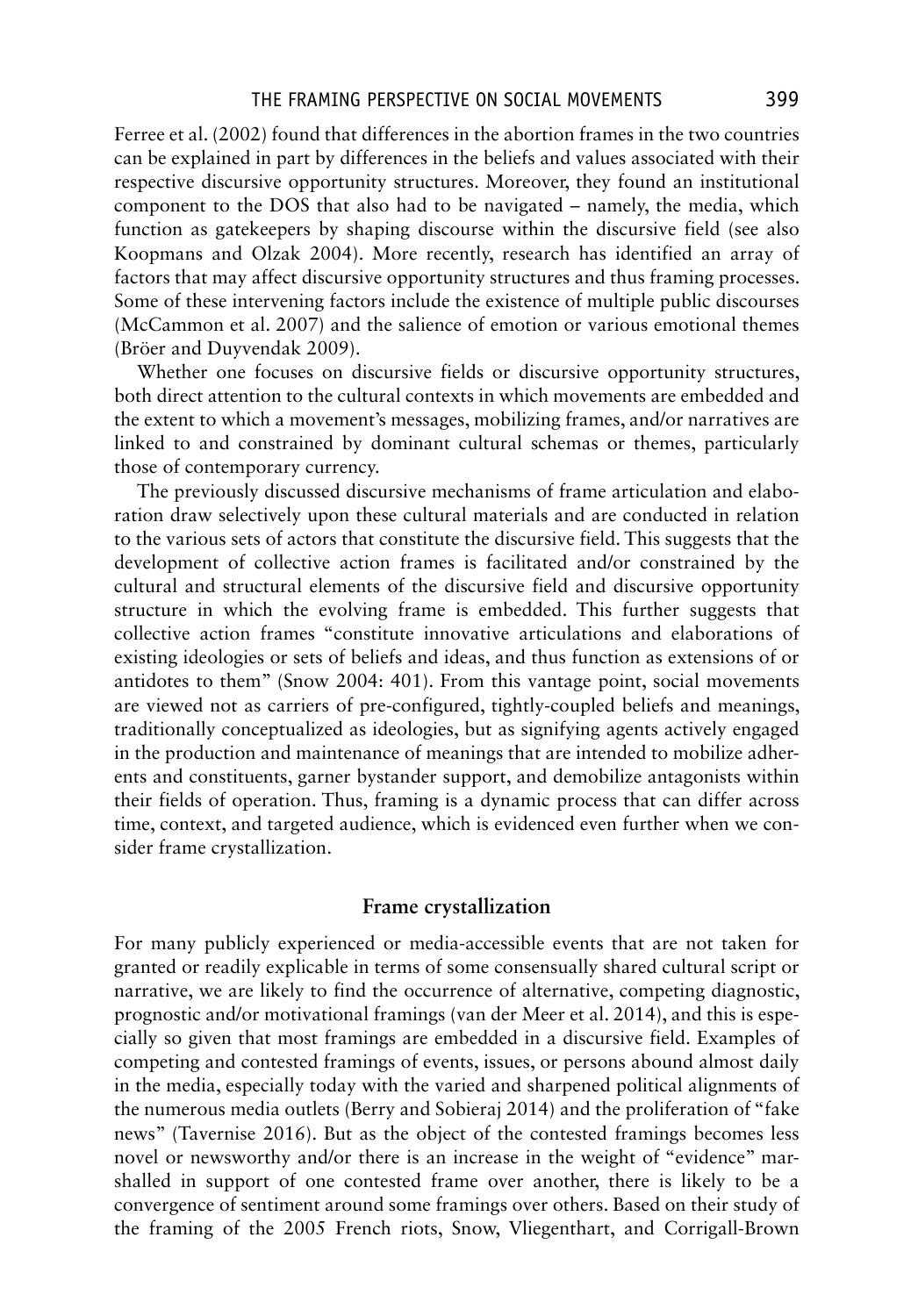(2007) call this ascendance of one or more frames over competitors "frame crystallization." As they found with respect to diagnostic framing across a three‐ week time period, from the inception of the riots on October 27th to their cessation on November 19th, there was a general decline in framing the problem in terms of social categories or groups, such as criminally-oriented youth and over-reactive control agents, and a corresponding increase in framing the problem in terms of structural factors, like the failure of minority incorporation and/or the economy and the public education system.

There has been a good deal of research on frame variation regarding particular events and issues and across time. Applying the idea of frame variation to the context of the women's jury movement in the US, for example, McCammon (2012) demonstrates how a single movement can shift its framing to a considerable extent over time, and that those shifts can be explained in large part by looking at the broader context in which movements operate. But there has been little comparable research on the factors that account for the crystallization of some frames and the corresponding decline of other frames over time.

#### **Frame alignment processes**

Frame alignment processes encompass the strategic efforts of social movement actors and organizations to link their interests and goals with those of prospective adherents and resource providers so that they will contribute in some fashion to movement campaigns and activities. Snow et al. (1986) identified four such basic strategic alignment processes: frame bridging, amplification, extension, and transformation.

*Frame bridging* involves the linkage of two or more ideologically congruent but structurally disconnected frames regarding a particular issue. Bridging can occur between a movement and individuals, through the linkage of a movement organization with an unmobilized sentiment pool or public opinion cluster, or across social movements. Illustrative of such bridging is the mobilization of West German activists against the World Bank and the International Monetary Fund by successfully bridging their frames with those of peace, ecology, women's, neighborhood, and labor movement groups (Gerhards and Rucht 1992). Many instances of coalition formation (see Chapter 14, by Brooker and Meyer, in this volume, on coalitions) are based, at least in part, on frame bridging, as with the 1999 "Battle of Seattle" in which thousands of activists massed to protest the World Trade Organization Ministerial Conference. Frame bridging can be considered a specific form of frame articulation, with the specific aim of connecting the movement's main frame with one which has a wider resonance in society.

*Frame amplification* entails the embellishment, crystallization, and invigoration of selected values, beliefs, and understandings so that they are more salient and dominant than other existing values. It is arguable that this is the most potentially resonant alignment strategy in that it builds on existing values and beliefs, attempting to elevate them in importance, rather than seeking to extend or change them. Thus, for "rights movements," the accent is on the value of equal opportunities whereas for movements skewed toward the political right, there may be greater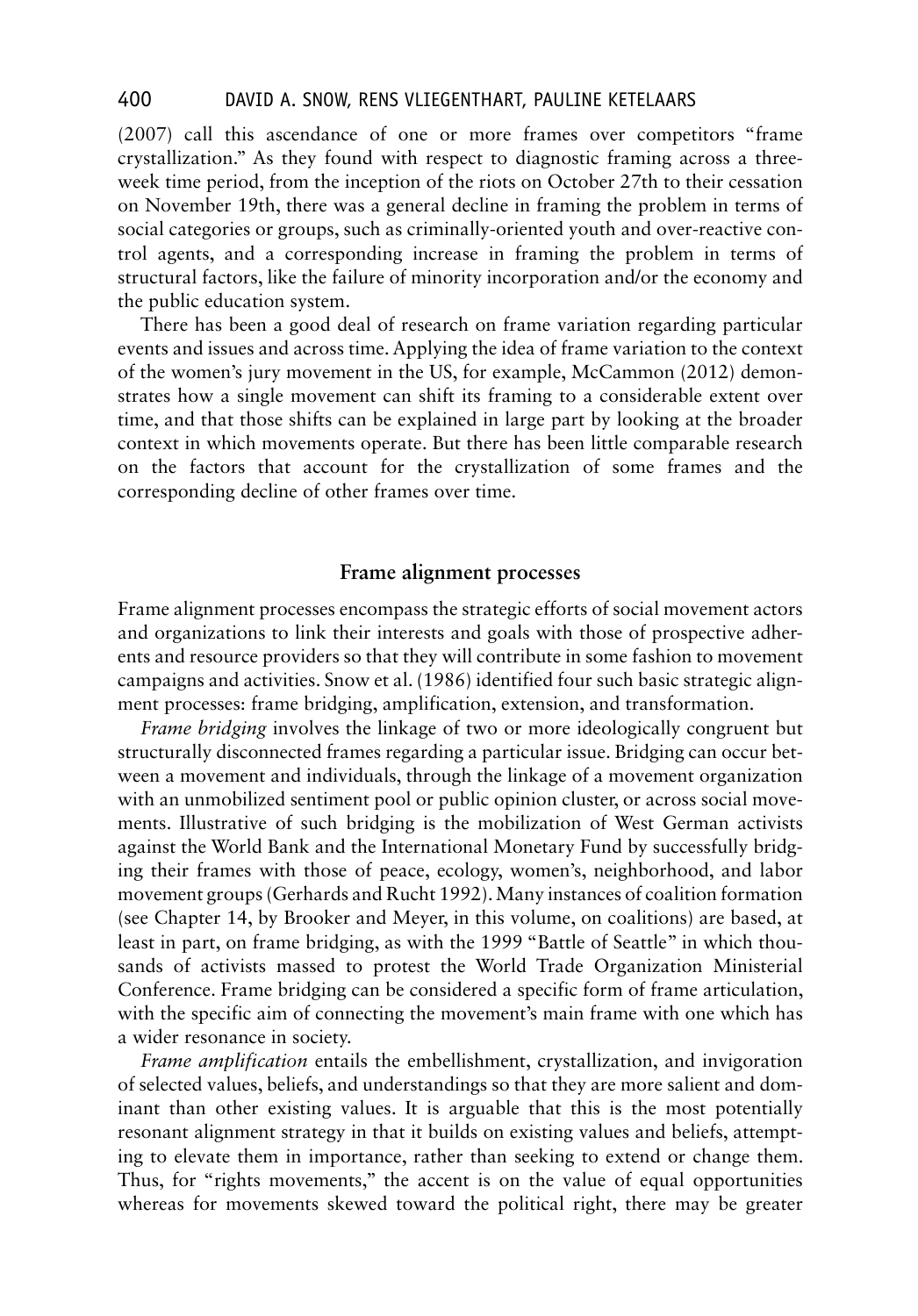emphasis placed on individualism unconstrained by the rights of others. In the case of American values, it is likely that both kinds of values will be in the value hierarchy of most citizens, but that one kind or subset of values will have greater salience than the other. The previously discussed discursive mechanism of frame elaboration is a central mechanism through which amplification is affected.

*Frame extension* depicts movement interests and framings as extending beyond the movement's initial constituency to include issues thought to be of relevance to bystander groups or potential adherents, which often happens in the case of coalition formation. A well‐known example is the extension of the environmental movement (Rootes 2004) to groups impacted most heavily by environmental hazards, and the evolution of the environmental justice movement (Taylor 2000).

*Frame transformation* involves changing prior understandings and perspectives, among individuals or collectivities, so that things are seen differently than before. While such transformations are commonly associated with religious conversions, they also occur readily in more political contexts as shown in Berbrier's (1998) analysis of the reversal and equivalence framing strategies of the New Racist White Separatist Movement and reflected in the goals of the so-called altright movement's National Policy Institute to protect the "heritage, identity, and future of people of European descent in the United States, and around the world" (Taub 2016).

#### **Frame resonance**

The ultimate measure of the effectiveness of proffered collective action frames and the corresponding alignment strategies is whether they resonate with targeted audiences. Although the occurrence of organized protest mobilization implies some degree of resonance with corresponding problem diagnosis, attribution of blame and/or calls for action, there are a number of unresolved issues that plague the resonance proposition. The first issue, which is primarily conceptual, concerns the difference between frame alignment and resonance (Ketelaars 2016; Ketelaars, Walgrave, and Wouters 2014; Opp 2009). Ketelaars (2016: 344) suggests that "[t]he difference … is that frame resonance is a frame attribute, as in some frames resonating more than others, while frame alignment can be attributed to" individuals, "as in someone aligning with a certain frame or not." If we conceptualize resonance as a frame attribute in this way, then we are also conceiving of resonance as an indicator of alignment, or even as an outcome of frame alignment processes. This constitutes a kind of conceptual fine‐tuning, but in doing so caution needs to be exercised in order not to gloss over the strategic dimension of the four types of frame alignment from an organizational vantage point.

A second issue relates to the charge that resonance inferences are subject to circular‐reasoning in the sense that resonance may be automatically conflated with the occurrence of a protest event. It is therefore important to problematize resonance by attempting to identify, theoretically and/or empirically, the factors that account for its occurrence or non‐occurrence. This is the direction the literature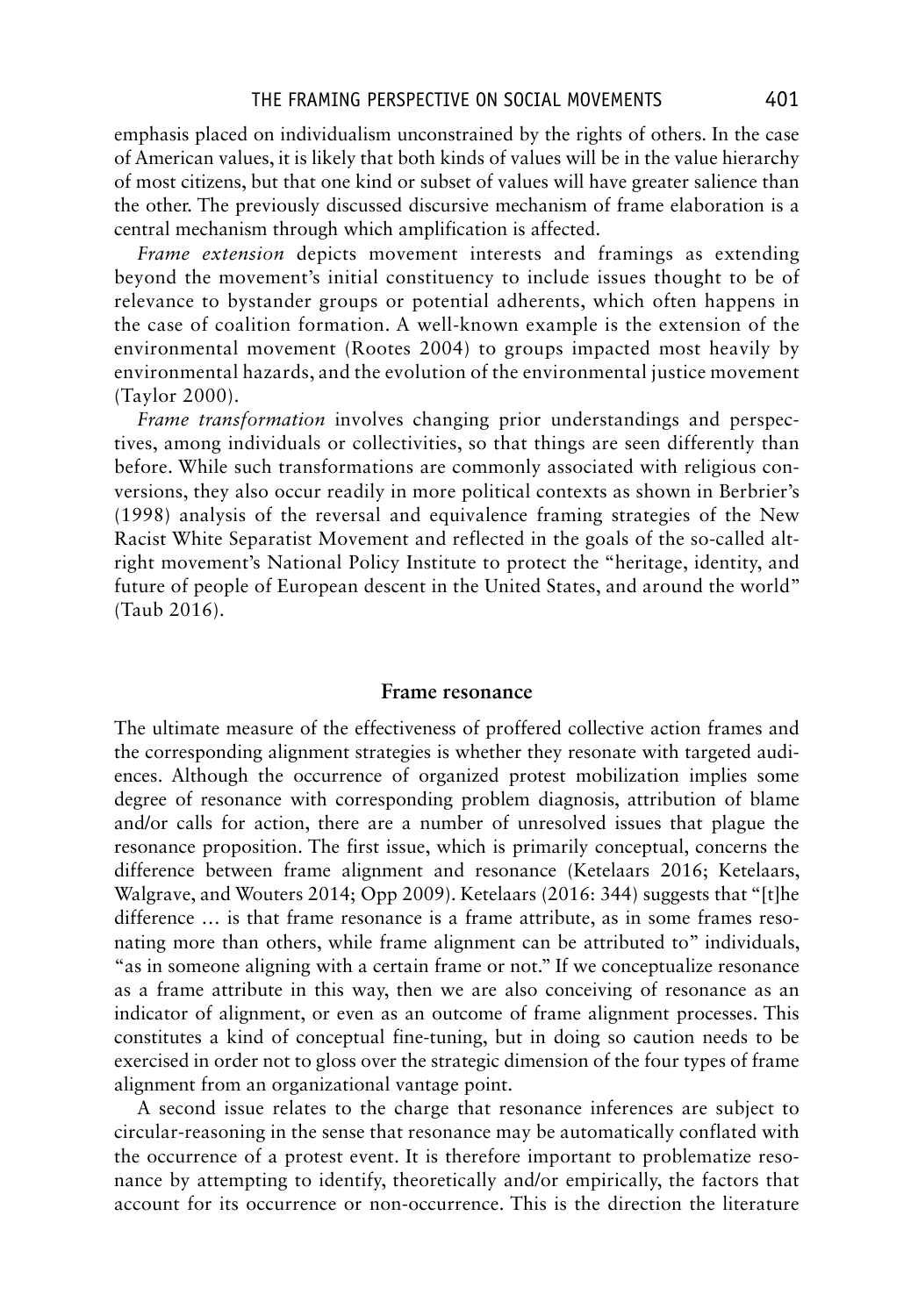has been moving in for some time. Benford and Snow (2000: 621), for example, posed nonresonance as an analytic problem by asking "why some framings seem to be effective or 'resonate' while others do not" and suggesting "two sets of interacting factors [that] account for variation in degree of frame resonance: credibility of the proffered frame and its relative salience." In another piece, it is noted that "framing efforts often fail to inspire or direct collective action because audience resonance was never established or because it withered." In either case, the framing effort is confronted with the problem of nonresonance (Snow and Corrigall‐Brown 2005: 223).

The potential problem of circular reasoning notwithstanding, it appears that it is not as troubling as sometimes presumed, as a growing number of empirical studies have shown the importance of resonance and identified various factors that affect its occurrence. For example, in Ketelaars' (2016: 341) survey‐based study of the extent to which protest participants' problem diagnoses, as well as their attributions of blame and assessment of what should be done, matched the platform frames of the sponsoring organizations, she found that:

[F]rames that appeal to people's everyday experiences resonate more than abstract or technical frames … [and that] resonance is higher when blame for the issue is put on a specific person or organization than when intangible forces or causes are held responsible.

Hewitt and McCammon (2004) and Morrell (2015) have also identified a number of other factors, such as professional expertise, which can affect the prospect of frame resonance.

Other studies have shown that establishing resonance is a dynamic and even sometimes fickle process, especially since the associated framing often occurs within a field of relevant actors. McCammon (2001), for instance, finds a positive relationship between "separate spheres" culturally resonant framing and the emergence of women suffrage organizations. While the use of the 'expediency' frame – contending that women should be able to vote because they have special skills and because it would enable them to protect the domestic sphere – had a positive effect on the presence of suffrage associations and the demand for voting rights, the 'justice' frame – stating that women are citizens just like men – did not. The latter frame resonated less as it challenged traditional beliefs regarding separate spheres at the turn of the twentieth century. In another study of resonance showing the importance of anchoring frames in current cultural beliefs and patterns, Wooten (2010) examined the framing efforts of the United Negro College Fund (UNCF) to elicit financial support from wealthy constituents between 1944 and 1954. She found that framing mattered, but not quite in the way we might expect: UNCF stressed that increasing the number of college‐educated blacks would help facilitate the "functioning of the black community" but would have few consequences outside the black community. Although this framing risked alienating black targets, it did resonate with potential white donors, largely because of the temper of the times and the discursive opportunity context in which the solicitation efforts were embedded. Oselin and Corrigall‐Brown (2010) provide further illustration of the importance of temporality and context in relation to resonance.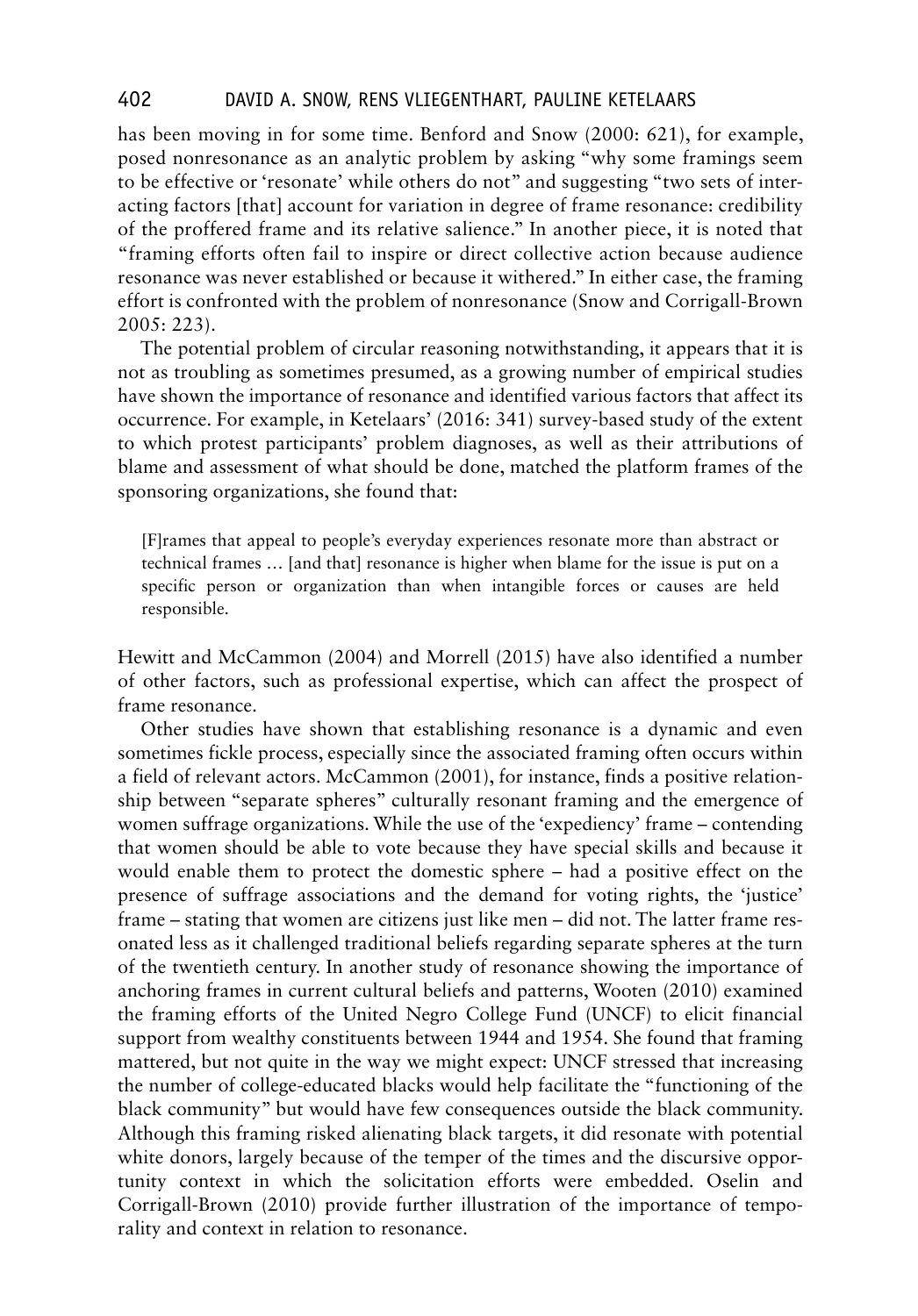These studies also direct attention to another challenge confronting movements seeking to establish resonance with actual or potential adherents: since framing generally occurs within a discursive field consisting of various audiences, both internal and external, framing messages in hopes of resonating with one audience run the risk of undermining the prospect of resonance with another audience (see McVeigh, Meyers, and Sikkink 2004, and Lindekilde 2008, for empirical examples). Taken together, these studies of frame resonance advance our understanding of its character as a frame attribute, of the various factors that facilitate or constrain its occurrence, and of the sometimes unwanted or unanticipated consequences of trying to develop resonant frames within a contested discursive field.

The third issue identified as confronting the resonance thesis concerns the role of emotion in increasing or decreasing the prospect of resonance. The "moral shock" argument (Jasper and Poulsen 1995), with its emphasis on the mobilizing impact of a sudden and deeply emotional stimulus, constitutes, in effect, a resonance hypothesis. Moral shocks may arise because of quotidian disruptions (Borland 2013) or suddenly imposed grievances (Walsh 1981), or frequently because of highly strategic framing. Emotion, then, is at the core of "shock" framing, since its presumed aim is to activate "reflex emotions," such as fear, anger, and disgust (Goodwin, Jasper, and Polletta 2004: 416). In addition to the link between frame‐based moral/emotional shocks and resonance, Bail (2012), in his study of the framing efforts of US Muslim and anti-Muslim groups in the post–9/11 era, highlights the importance of the emotional tenor of some framing efforts with the finding that the frames that secured the greatest media coverage were those that were in keeping with the media's penchant for sensationalistic and emotional narratives or frames (see Vliegenthart and Roggeband's (2007) similar findings, regarding the Dutch immigration debate; see also McDonnell, Bail, and Tavory's (2017) more general theorization of cultural resonance, which also accents the role of emotion).

Just as we have seen that collective action frames targeting the mobilization of one audience may unintentionally counter or neutralize the mobilization of another set of potential adherents, the same processes may be at work when playing with emotion in the framing process. Illustrative is Mika's (2006) examination of the frames used by the animal rights movement to recruit new members. Via focus groups with non‐activists, she finds that the campaign ads of the PETA animal rights group were actually not an effective recruiting tool, as many of the frames – supposed to produce moral shocks – were met with strong negative reactions.

#### **Framing hazards**

Affecting the credibility and salience of proffered frames are various framing hazards that undermine the prospect of resonance and/or processes of frame alignment. There are at least four sets of such framing hazards: (1) *ambiguous events or ailments*, as when there is uncertainty about the correct application of two alternative framings (Goffman 1974); (2) *framing errors or misframings*, as when a diagnostic frame is inappropriately applied or just wrong, or when a frame is overextended (Snow and Corrigall‐Brown 2005); (3) *frame disputes*, as when "parties with opposing versions of events may openly dispute with each other over how to define what has been happening" (Goffman 1974: 322; see also Benford 1993b); and (4)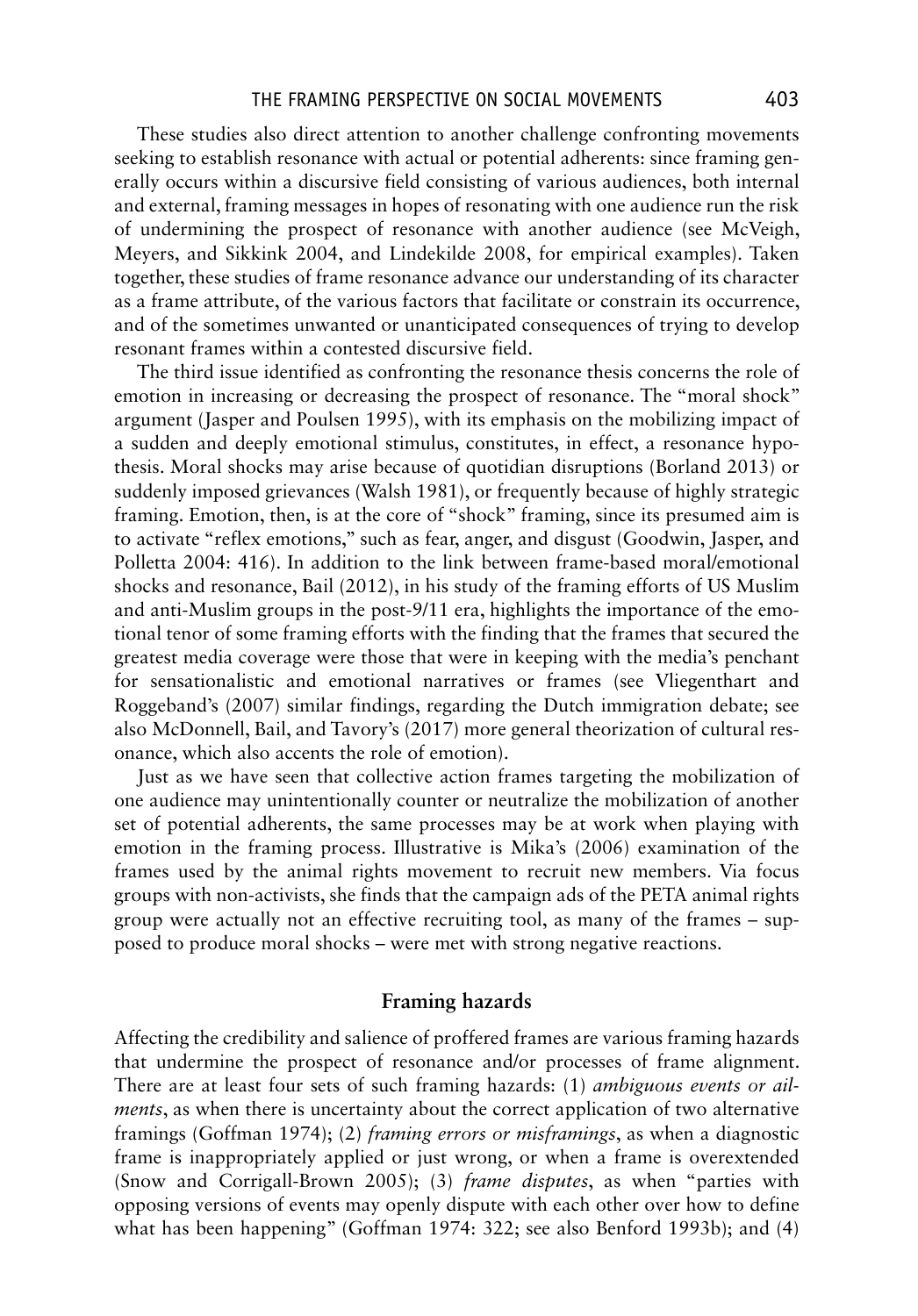*frame shifts* involving the displacement of one frame by another due to a change in the grounds on which the displaced frame was based. In the context of social movements, such frame shifts or displacements are generally preceded by new, often unanticipated, events or the confluence of a number of events (see Ellingson 1995; Noonan 1995; Rothman and Oliver 1999; Snow and Moss 2014).

All four sets of hazards occur in relation to social problems discourse and framing (see, for example, Saguy 2013, on corpulence, and Snow and Lessor 2010), but frame disputes have received the most attention in the context of social movements, because "frame disputes are a pervasive dynamic within social movements" occurring both intra‐organizationally and inter‐organizationally among two or more movements within a movement coalition or family (Benford 1993b: 468). These disputes, as Benford (ibid.) found in his study of the Texas branch of the nuclear disarmament movement of the 1980s, are generally over disagreement and debate about diagnostic, prognostic, and motivational framings.

It would be reasonable to assume that intra‐movement frame disputes are counter‐ productive in that they are likely to lead to dissension and fictionalization, but a number of studies suggest that this is not necessarily the case (Jessup 1997; Resnick 2009; see Chapter 12 by Ghaziani and Kretschmer, in this volume, on infighting and factionalism within movements). As Benford (1993b: 694) observed, frame disputes can be both "detrimental and facilitative" for mobilization, leading to factionalization in some situations and helping to enable collective action in other situations. (For examples of both, see Balser 1997; Ghaziani 2008; Hewitt 2011; McCammon, Bergner, and Arch 2015.)

Inasmuch as concerted problem‐solving is contingent, in part, on some degree of interpretive alignment regarding the diagnosis and prognosis of some problem, then framing hazards constitute potential impediments to concerted collective action. However, since work on framing within the context of social movements has focused principally on frame disputes, we know comparatively little about the degree to which frame ambiguities, errors, and shifts function as mobilization impediments.

#### **Conclusion**

Although the connection between framing and social movements has generated considerable theorization and empirical research, there are a number of issues that have not been adequately addressed. One cluster concerns issues specific to conducting frame analysis in relation to movement processes and dynamics. Much research has identified movement‐specific collective action frames and how they function as independent variables, but comparatively little research has examined systematically the discursive processes through which frames evolve, develop, and change. The conceptual cluster of frame articulation and elaboration and the theorized discussion of the discursive fields in which these processes are embedded provide a conceptual edifice for research on frame discursive processes, but to date the actual occurrence of systematic, methods‐based research on framing processes, particularly in relation to discourse analysis, has not kept pace with calls for more detailed specification of doing such analyses (e.g. Johnston 2002; Lindekilde 2014; Snow 2004; Steinberg 1999).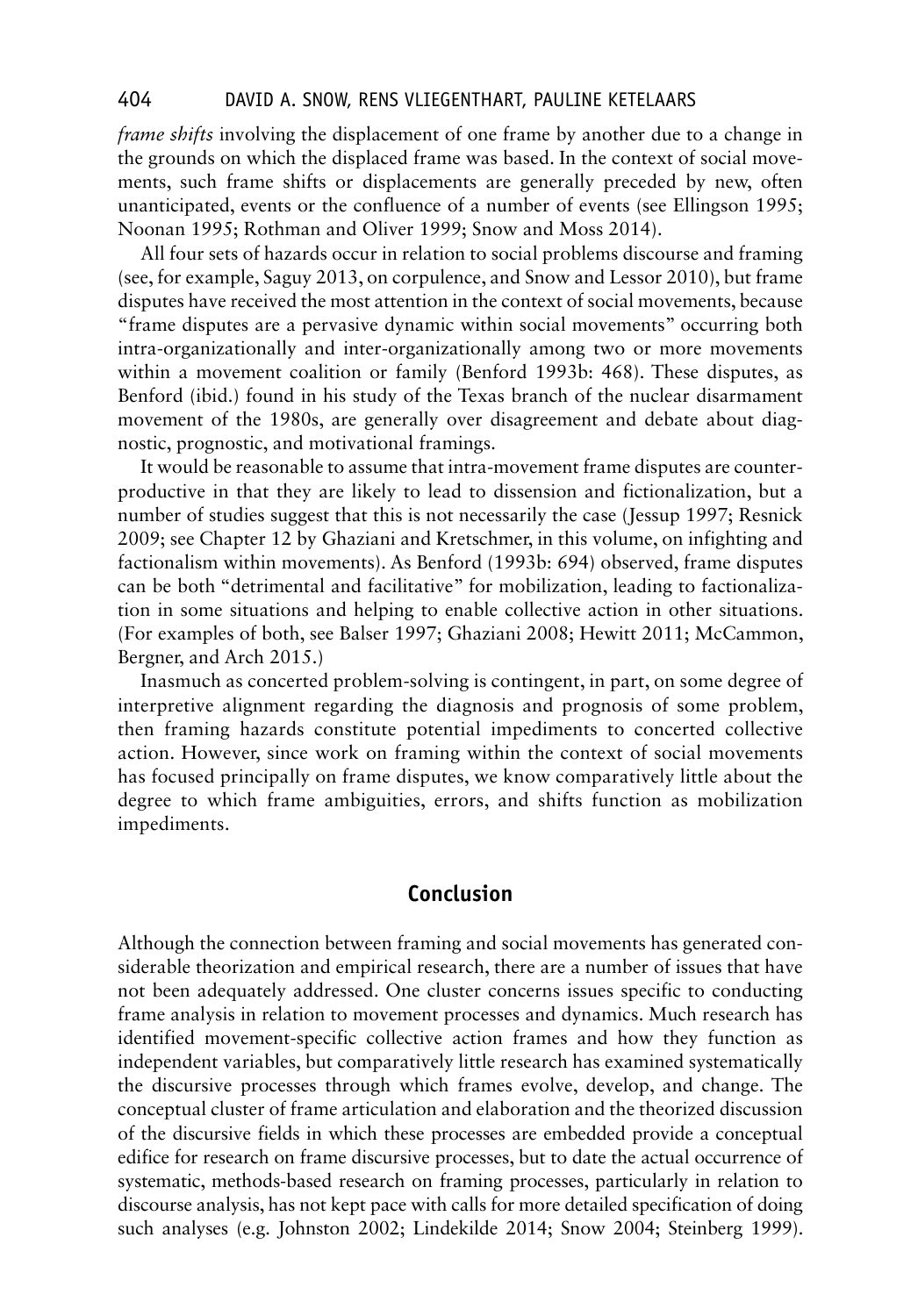A second cluster of issues that have not been sufficiently explored concerns the relationship between collective action frames and framing processes and relevant cultural and social psychological factors, such as narrative, ideology, collective identity, and emotion. Clearly, these are overlapping concepts that interact in ways not yet fully understood.

When it comes to frame resonance and the effects of frames, an interesting avenue for further research is the fact that the same framing can have different effects on varying groups. Some of the research cited earlier clearly shows that frames that persuade some people to become active can be counter‐productive for winning the support of others. More research is needed to get a better grip on why and how frames have contingent effects. Also the effects of framing efforts by social movements on authorities and indirectly on political decision-making and policy changes deserve more attention. The question whether movements matter politically has become one of the most prominent ones in our field (see Chapter 25 by Amenta, Andrews, and Caren, in this volume) and studies have demonstrated the agenda‐ setting power of protest (Vliegenthart et al. 2016). Given the centrality of framing in most aspects of the movement's existence, it is likely that effects are not limited to *what* movements protest about, but also *how* they communicate about those issues, which cuts to the heart of framing.

And, finally, our understanding of social movements will be advanced if more attention is devoted, both theoretically and empirically, to how framing intersects with the issues and processes examined via the theoretical lens of resource mobilization, political opportunity, and cultural perspectives. These perspectives should be seen not so much as competing but as addressing different aspects of the character and dynamics of social movements. The framing perspective emerged not as an alternative to other perspectives on social movements, but to investigate and illuminate what these other perspectives have glossed over, namely, the matter of the production of mobilizing and counter‐mobilizing meanings and ideas.

#### **References**

- Bail, Christopher A. 2012. "The Fringe Effect: Civil Society Organizations and the Evolution of Media Discourse about Islam Since the September 11th Attacks." *American Sociological Review* 77: 855–879.
- Balser, Deborah B. 1997. "The Impact of Environmental Factors on Factionalism and Schism in Social Movement Organizations." *Social Forces* 76: 199–228.
- Bateson, Gregory. 1972. *Steps to an Ecology of the Mind*. Chicago: University of Chicago Press.
- Benford, Robert D. 1993a. "Frame Disputes within the Nuclear Disarmament Movement." *Social Forces* 71: 677–701.
- Benford, Robert D. 1993b. "'You Could be the Hundredth Monkey': Collective Action Frames and Vocabularies of Motive Within the Nuclear Disarmament Movement." *The Sociological Quarterly* 34: 195–216.
- Benford, Robert D. 1997. "An Insider's Critique of the Social Movement Framing Perspective." *Sociological Inquiry* 67: 409–430.
- Benford, Robert D. and David A Snow. 2000. "Framing Processes and Social Movements: An Overview and Assessment." *Annual Review of Sociology* 26: 611–639.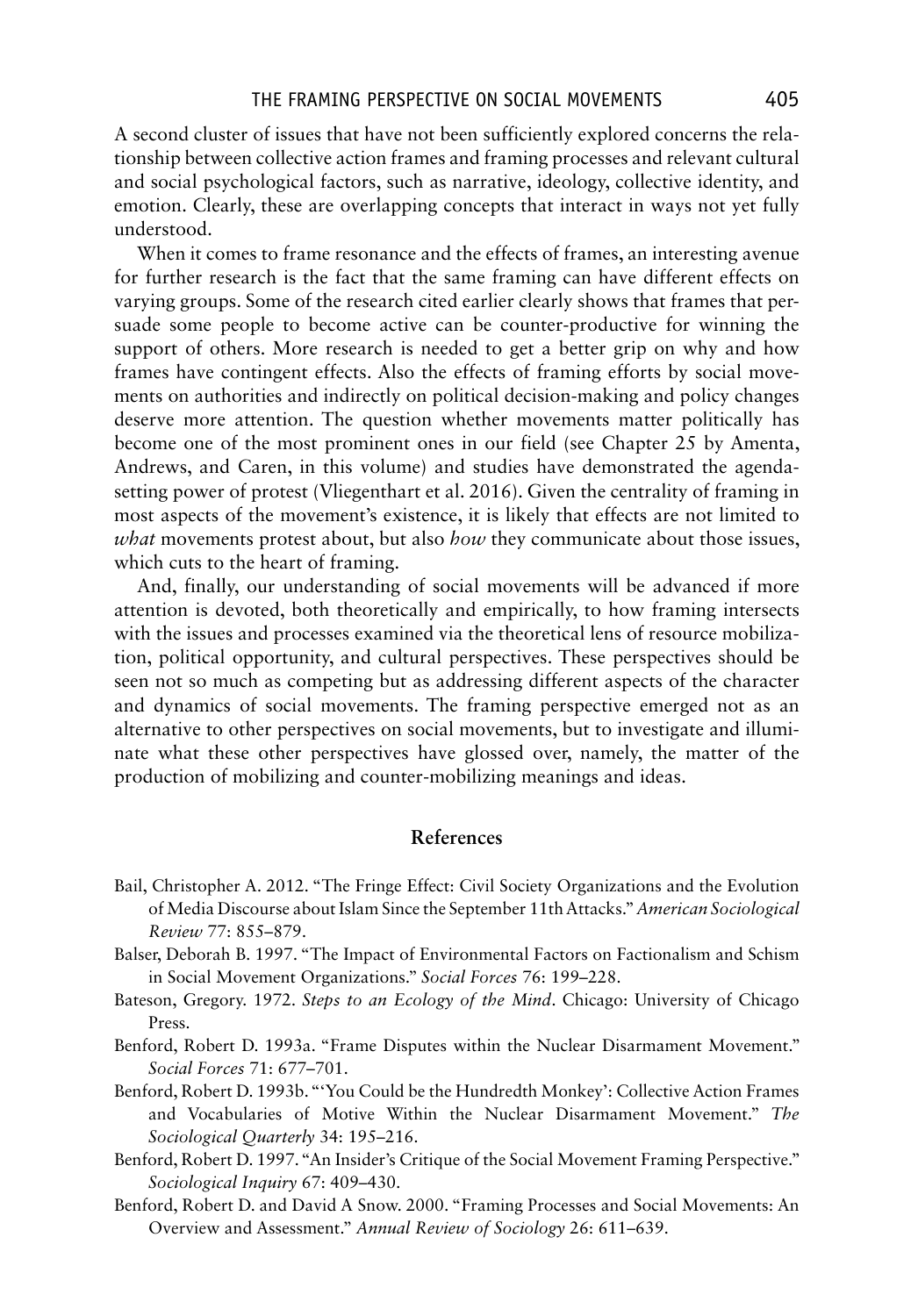- Berbrier, Mitch. 1998. "'Half the Battle': Cultural Resonance, Framing Processes, and Ethnic Affectations in Contemporary White Separatist Rhetoric." *Social Problems* 45: 431–450.
- Berry, Jeffrey M. and Sarah Sobieraj. 2014. *The Outrage Industry: Political Opinion, Media and the New Incivility*. New York: Oxford University Press.
- bin Laden, Osama. 1998. "Osama bin Laden's World Islamic Front Statement Against Jews and Crusaders." February 23. Available at: http://www.fas.org/irp/wprld/para/ docs/980223‐fatwa.htm
- Bloemraad, Irene, Fabiana Silva, and Kim Voss. 2016. "Rights, Economics, or Family? Frame Resonance, Political Ideology, and the Immigrant Rights Movement." *Social Forces* 94: 1647–1674.
- Boorstin, Daniel J. 1961. *The Image: A Guide to Pseudo‐Events in America*. New York: Harper & Row.
- Borland, Elizabeth. 2013. "Quotidian Disruption." In *The Wiley‐Blackwell Encyclopedia of Social and Political Movements*, edited by David A. Snow, Donatella della Porta, Bert Klandermans, and Doug McAdam, 1038–1041. Oxford: Wiley‐Blackwell
- Bröer, Christian and Jan Duyvendak. 2009. "Discursive Opportunities, Feeling Rules, and the Rise of Protests against Aircraft Noise." *Mobilization: An International Quarterly* 14: 337–356.
- Cadena‐Roa, Jorge. 2002. "Strategic Framing, Emotions, and Superbarrio: Mexico City's Masked Crusader." *Mobilization: An International Quarterly* 7: 201–216.
- Ellingson, Stephen. 1995. "Understanding the Dialectic of Discourse and Collective Action: Public Debate and Rioting in Antebellum Cincinnati." *American Journal of Sociology* 101: 100–144.
- Ferree, Myra M. 2003. "Resonance and Radicalism: Feminist Framing in the Abortion Debates of the United States and Germany." *American Journal of Sociology* 109: 304–344.
- Ferree, Myra M., William A. Gamson, Jürgen Gerhards, and Dieter Rucht. 2002. *Shaping Abortion Discourse: Democracy and the Public Sphere in Germany and the United States*. New York: Cambridge University Press.
- Gamson, William A. 1992. *Talking Politics*. New York: Cambridge University Press.
- Gamson, William A., Bruce Fireman, and Steven Rytina. 1982. *Encounters with Unjust Authority*. Homewood, IL: Dorsey.
- Gerhards, Jürgen and Dieter Rucht. 1992. "Mesomobilization: Organizing and Framing in Two Protest Campaigns in West Germany." *American Journal of Sociology* 98: 555–595.
- Ghaziani, Amin. 2008. *The Dividends of Dissent: How Conflict and Culture Work in Lesbian and Gay Marches on Washington*. Chicago: University of Chicago Press.
- Gitlin, Todd. 1980. *The Whole World Is Watching: Mass Media and the Making and Unmaking of the New Left*. Berkeley: University of California Press.
- Goffman, Erving. 1974. *Frame Analysis: An Essay on the Organization of Experience*. New York: Harper Colophon Books.
- Goodwin, Jeff, James M. Jasper, and Francesca Polletta. 2004. "Emotional Dimensions of Social Movements." In *The Blackwell Companion to Social Movements*, edited by David A. Snow, Sarah A. Soule, and Hanspeter Kriesi, 413–432. Oxford: Blackwell.
- Hassan, Nasra. 2001. "An Arsenal of Believers: Talking to Human Bombs." *The New Yorker*  November 19, pp. 36–41.
- Hewitt, Lyndi. 2011. "Framing across Differences, Building Solidarities: Lessons from Women's Rights Activism in Transnational Spaces." *Interface: A Journal for and about Social Movements* 3: 65–99.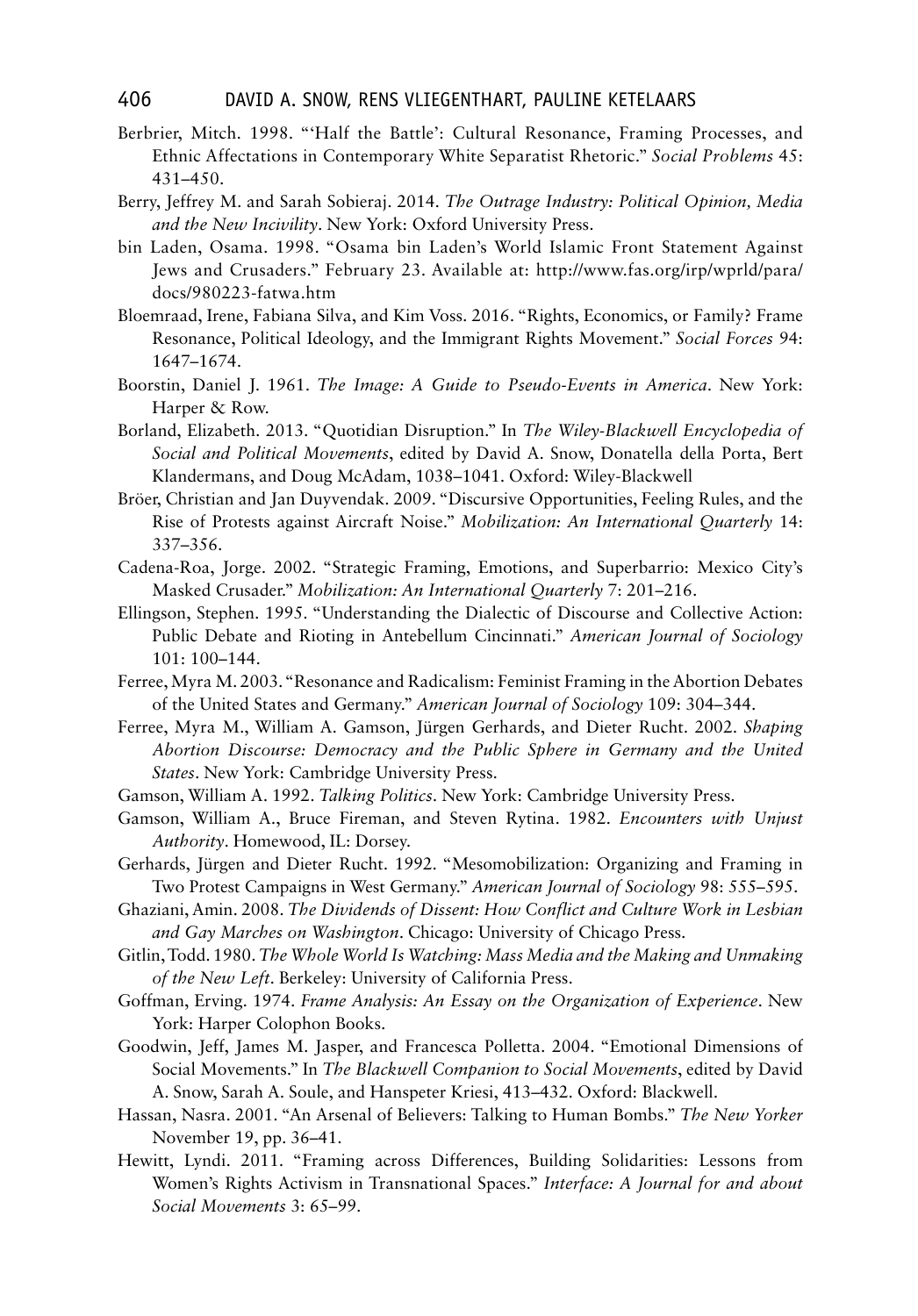- Hewitt, Lyndi and Holly J. McCammon. 2004. "Explaining Suffrage Mobilization: Balance, Neutralization, and Range in Collective Action Frames, 1892–1919." *Mobilization: An International Quarterly* 9: 149–166.
- Jasper, James M. and Jane D. Poulsen. 1995. "Recruiting Strangers and Friends: Moral Shocks and Social Networks in Animal Rights and Animal Protest." *Social Problems* 42: 497–512.
- Jessup, Michael M. 1997. "Legitimacy and the Decline of the 1920s Ku Klux Klan." *Research in Social Movements, Conflict and Change* 20: 177–221.
- Johnston, Hank. 2002. "Verification and Proof in Frame and Discourse Analysis." In *Methods of Social Movements Research*, edited by Bert Klandermans and Susanne Staggenborg, 62–91. Minneapolis: University of Minnesota Press.
- Ketelaars, Pauline. 2016. "What Strikes the Responsive Chord? The Effects of Framing Qualities on Frame Resonance amongst Protest Participants." *Mobilization: An International Quarterly* 21: 341–360.
- Ketelaars, Pauline, Stefaan Walgrave, and Ruud Wouters. 2014. "Degrees of Frame Alignment: Comparing Organizers' and Participants' Frames in 29 Demonstrations in Three Countries." *International Sociology* 29: 504–524.
- Klandermans, Bert. 1984. "Mobilization and Participation: Social‐Psychological Expansions of Resource Mobilization Theory." *American Sociological Review* 49: 583–600.
- Koopmans, Ruud and Susan Olzak. 2004. "Discursive Opportunities and the Evolution of Right‐Wing Violence in Germany." *American Journal of Sociology* 110: 198–230.
- Koopmans, Ruud and Paul Statham.1999. "Political Claims Analysis: Integrating Protest Event and Political Discourse Approaches." *Mobilization: An International Quarterly* 4: 203–221.
- Lindekilde, Lasse. 2008. "Mobilizing in the Name of the Prophet? The Mobilization/ Demobilization of Danish Muslims during the Muhammad Caricatures Controversy." *Mobilization: An International Quarterly* 13: 219–232.
- Lindekilde, Lasse. 2014. "Discourse and Frame Analysis: In‐depth Analysis of Qualitative Data in Social Movement Studies." In *Methodological Practices in Social Movement Research*, edited by Donatella della Porta, 195–228. Oxford: Oxford University Press.
- Lofland, John. 1996. *Social Movement Organizations: Guided to Research on Insurgent Realities*. New York: Aldine de Gruyter.
- McCammon, Holly J. 2001. "Stirring up Suffrage Sentiment: The Formation of the State Woman Suffrage Organizations, 1866–1914." *Social Forces* 80: 449–480.
- McCammon, Holly J. 2012. "Explaining Frame Variation: More Moderate and Radical Demands for Women's Citizenship in the US Women's Jury Movements." *Social Problems* 59: 43–69.
- McCammon, Holly J., Erin M. Bergner, and Sandra C. Arch. 2015. "'Are You One of Those Women?' Within‐Movement Conflict, Radical Flank Effects, and Social Movement Political Outcomes." *Mobilization: An International Quarterly* 20: 157–178.
- McCammon, Holly J., Harmony D. Newman, Courtney Sanders Muse, and Teresa M. Terrell. 2007. "Movement Framing and Discursive Opportunity Structures: The Political Successes of the U.S. Women's Jury Movements." *American Sociological Review* 72: 725–749.
- McDonnell, Terence, Christopher Bail, and Iddo Tavory. 2017. "A Theory of Cultural Resonance." *Sociological Theory* 35: 1–14.
- McVeigh, Rory, Daniel J. Myers, and David Sikkink. 2004. "Corn, Klansmen, and Coolidge: Structure and Framing in Social Movements." *Social Forces* 83: 653–690.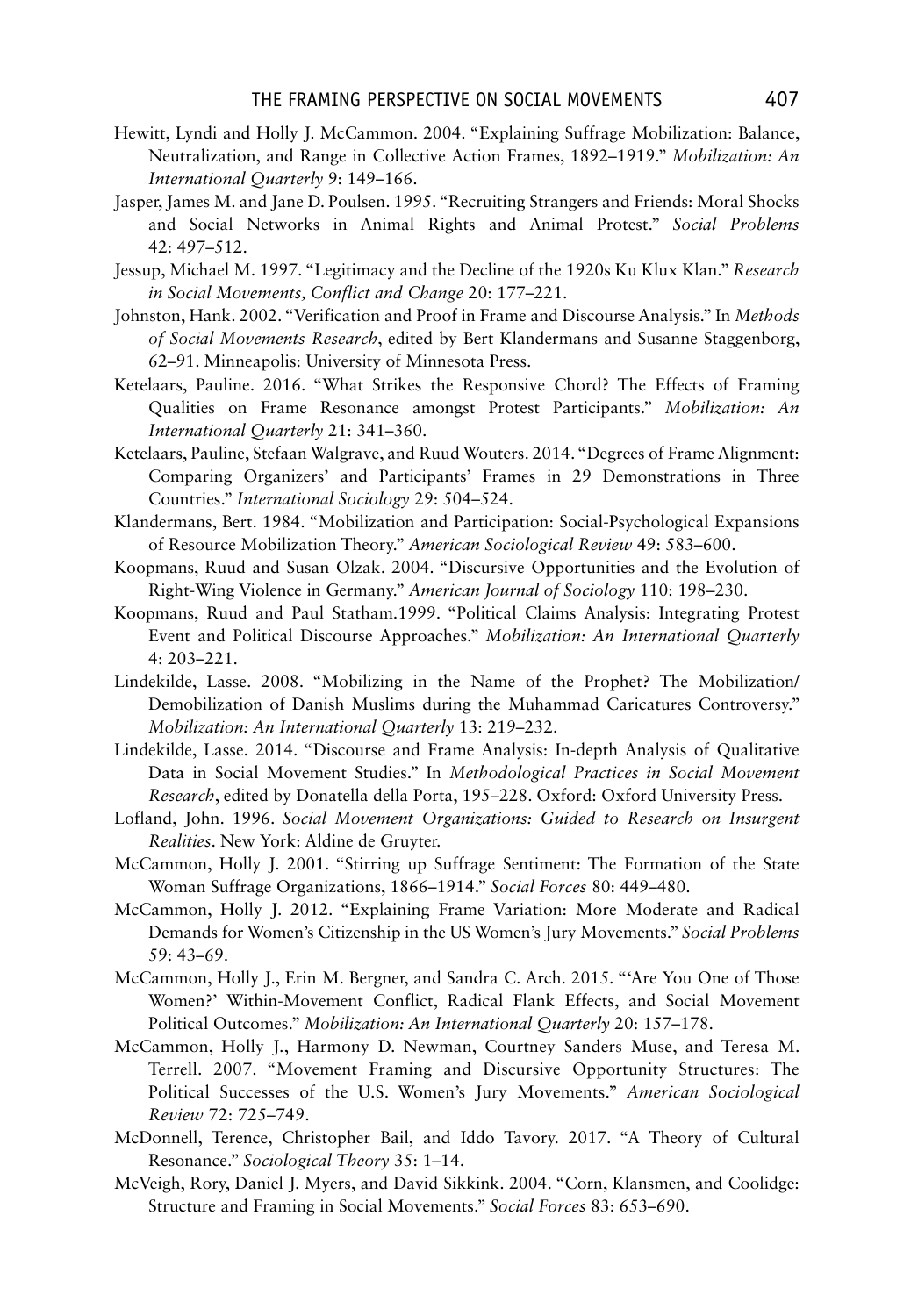- Mika, Marie. 2006. "Framing the Issue: Religion, Secular Ethics and the Case of Animal Rights Mobilization." *Social Forces* 85: 915–994.
- Moore, Barrington. 1978. *Injustice: The Social Bases of Obedience and Revolt*. White Plains, NY: M.E. Sharpe.
- Morrell, Erica. 2015. "Unpacking Frame Resonance: Professional and Experiential Expertise in Intellectual Property Rights Construction." *Mobilization: An International Quarterly* 20: 361–378.
- Noonan, Rita K. 1995. "Women Against the State: Political Opportunities and Collective Action Frames in Chile's Transition to Democracy." *Sociological Forum* 19: 81–111.
- Opp, Karl‐Dieter. 2009. *Theories of Political Protest and Social Movements*. London: Routledge.
- Oselin, Sharon and Catherine Corrigall‐Brown. 2010. "A Battle for Authenticity: An Examination of the Constraints on Anti‐Iraq War and Pro‐Invasion Tactics." *Mobilization: An International Quarterly* 15: 511–533.
- Piven, Francis Fox and Richard Cloward. 1979. *Poor People's Movements*. New York: Vintage Books.
- Polletta, Francesca, Pang Ching Bobby Chen, Beth Gardner, and Alice Motes. 2011. "The Sociology of Storytelling." *Annual Review of Sociology* 37: 109–130.
- Polletta, Francesca and Beth Gardner. 2015. "Narrative and Social Movements." In *The Oxford Handbook of Social Movements*, edited by Donatella della Porta and Mario Diani, 534–538. New York: Oxford University Press.
- Resnick, Danielle. 2009. "The Benefits of Frame Resonance Disputes for Transnational Movements: The Case of Botswana's Central Kalahari Game Preserve." *Social Movement Studies* 8: 55–72.
- Rootes, Christopher. 2004. "Environmental Movements." In *The Blackwell Companion to Social Movements*, edited by David A. Snow, Sarah A. Soule, and Hanspeter Kriesi, 608–640. Oxford: Blackwell.
- Rothman, Franklin Daniel and Pamela E. Oliver. 1999. "From Local to Global: The Anti‐Dam Movement in Southern Brazil, 1979–1992." *Mobilization: An International Quarterly* 4: 41–58.
- Saguy, Abigail C. 2013. *What's Wrong with Fat?* New York: Oxford University Press.
- Schrock, Douglas, Daphne Holden, and Lore Reid. 2004. "Creating Emotional Resonance: Interpersonal Emotion Work and Motivational Framing in a Transgender Community." *Social Problems* 51: 61–81.
- Sedgwick, Mark. 2010. "The Concept of Radicalization as a Source of Confusion." *Terrorism and Political Violence* 22: 479–494.
- Snow, David A. 2004. "Framing Processes, Ideology, and Discursive Fields." In *The Blackwell Companion to Social Movements*, edited by David A. Snow, Sarah A. Soule, and Hanspeter Kriesi, 380–412. Oxford: Blackwell.
- Snow, David A. 2008. "Elaborating the Discursive Contexts of Framing: Discursive Fields and Spaces." *Studies in Symbolic Interaction* 30: 3–28.
- Snow, David A. 2013. "Framing and Social Movements." In *The Wiley‐Blackwell Encyclopedia of Social and Political Movements*, edited by David A. Snow, Donatella della Porta, Bert Klandermans, and Doug McAdam, 470–475. Oxford: Wiley‐Blackwell.
- Snow, David A. and Robert D. Benford. 1988. "Ideology, Frame Resonance, and Participant Mobilization." *International Social Movement Research* 1: 197–217.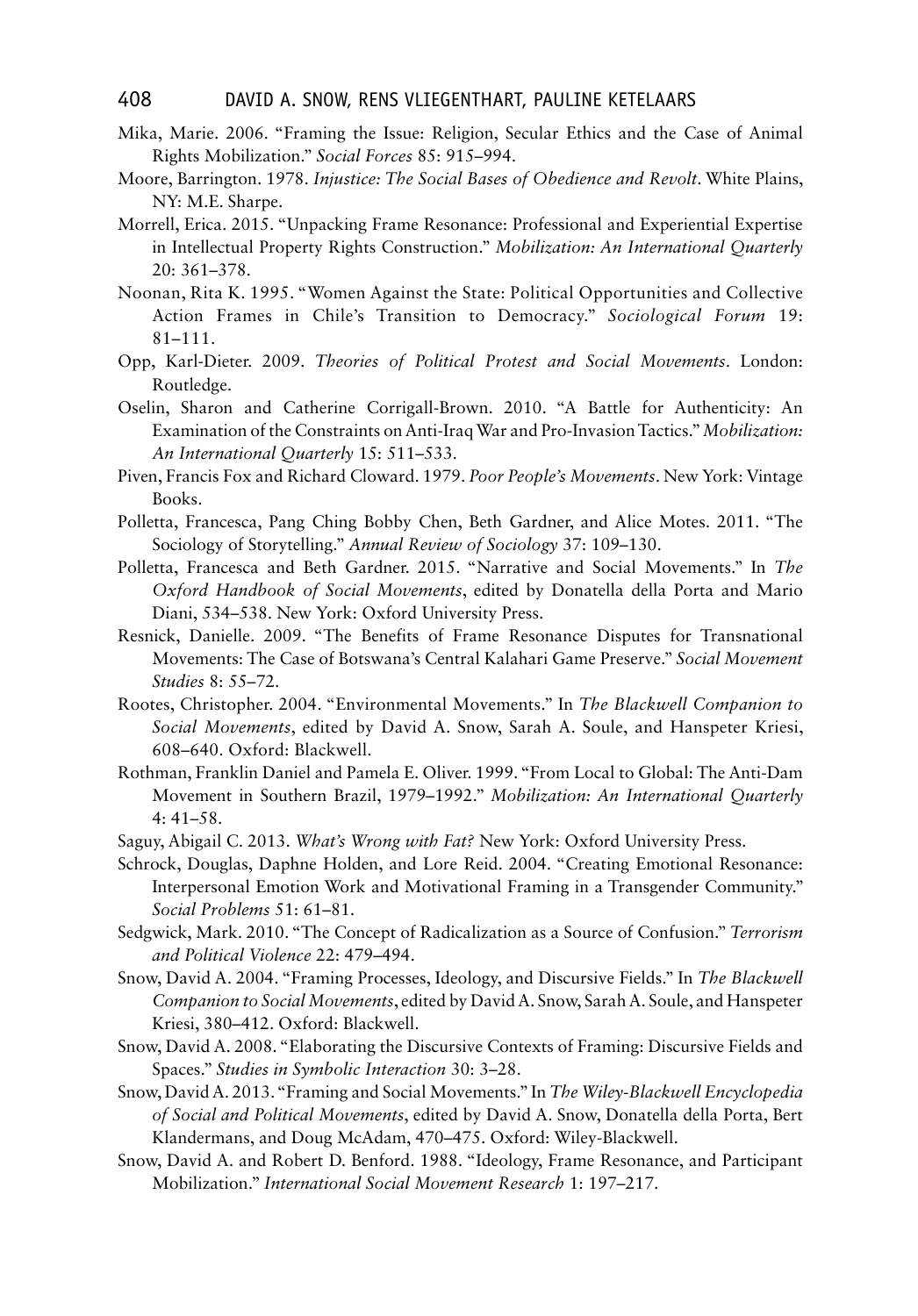- Snow, David A. and Robert D. Benford. 1992. "Master Frames and Cycles of Protest." In *Frontiers in Social Movement Theory*, edited by Aldon D. Morris, and Carol M. Mueller, 133–155. New Haven, CT: Yale University Press.
- Snow, David A., Robert D. Benford, Holly J. McCammon, Lyndi Hewitt, and Scott Fitzgerald. 2014. "The Emergence, Development, and Future of the Framing Perspective: 25+ Years Since 'Frame Alignment.'" *Mobilization: An International Quarterly* 19: 489–512.
- Snow, David A. and Scott C. Byrd. 2007. "Ideology, Framing Processes, and Islamic Terrorist Movements." *Mobilization: An International Journal* 12: 119–136.
- Snow, David A. and Catherine Corrigall‐Brown. 2005. "Falling on Deaf Ears: Confronting the Prospect of Non‐Resonant Frames." In *Rhyming Hope and History: Activism and Social Movement Scholarship*, edited by David Croteau, William Hoynes, and Charlotte Ryan, 222–238. Minneapolis: University of Minnesota Press.
- Snow, David A. and Roberta G. Lessor. 2010. "Framing Hazards in the Health Arena: The Cases of Obesity, Work Related Illnesses, and Human Egg Donation." In *Social Movements and the Transformation of U.S. Health Care*, edited by Jane Banaszak‐Holl, Mayer N. Zald, and Sandra Levitsky, 284–299. New York: Oxford University Press.
- Snow, David A. and Dana Moss. 2014. "Protest on the Fly: Toward a Theory of Spontaneity in the Dynamics of Protest and Social Movements." *American Sociological Review* 79: 1122–1143.
- Snow, David A., E. Burke Rochford, Jr., Steven K. Worden, and Robert D. Benford. 1986. "Frame Alignment Processes, Micromobilization, and Movement Participation." *American Sociological Review* 51: 464–481.
- Snow, David A., Anna Tan, and Peter Owens. 2013. "Social Movements, Framing Processes, and Cultural Revitalization and Fabrication." *Mobilization: An International Quarterly* 18: 225–242.
- Snow, David A., Rens Vliegenthart, and Catherine Corrigall‐Brown. 2007. "Framing the 'French Riots': A Comparative Study of Frame Variation." *Social Forces* 86: 385–415.
- Spillman, Lyn. 1995. "Culture, Social Structures and Discursive Fields." *Current Perspectives in Social Theory* 15: 129–154.
- Steinberg, Marc W. 1999. "The Talk and Back Talk of Collective Action: A Dialogic Analysis of Repertoires of Discourse among Nineteenth‐Century English Cotton‐Spinners." *American Journal of Sociology* 105: 736–780.
- Tarrow, Sidney. 1994. *Power in Movement: Social Movements, Collective Action and Politics*. New York: Cambridge University Press.
- Taub, Amanda. 2016. "White Nationalism, Explained." *The New York Times*, November 21. Available at: http://nyti.ms/2ffJlnF
- Tavernise, Sabrina. 2016. "As Fake News Spreads Lies, More Readers Shrug at the Truth." *The New York Times*, https://www.nytimes.com/2016/12/06/us/fake-news-partisan-republicandemocrat.html.
- Taylor, Dorcetta E. 2000. "The Rise of the Environmental Justice Paradigm: Injustice Framing and the Social Construction of Environmental Discourses." *American Behavioral Scientist* 43: 508–580.
- Turner, Ralph H. 1969. "The Theme of Contemporary Social Movements." *British Journal of Sociology* 20: 390–405.
- van der Meer, Toni, Piet Verhoeven, Hans Beentjes, and Rens Vliegenthart. 2014. "When Frames Align: The Interplay Between PR, News Media and the Public in Times of Crisis." *Public Relations Review* 40: 751–761.